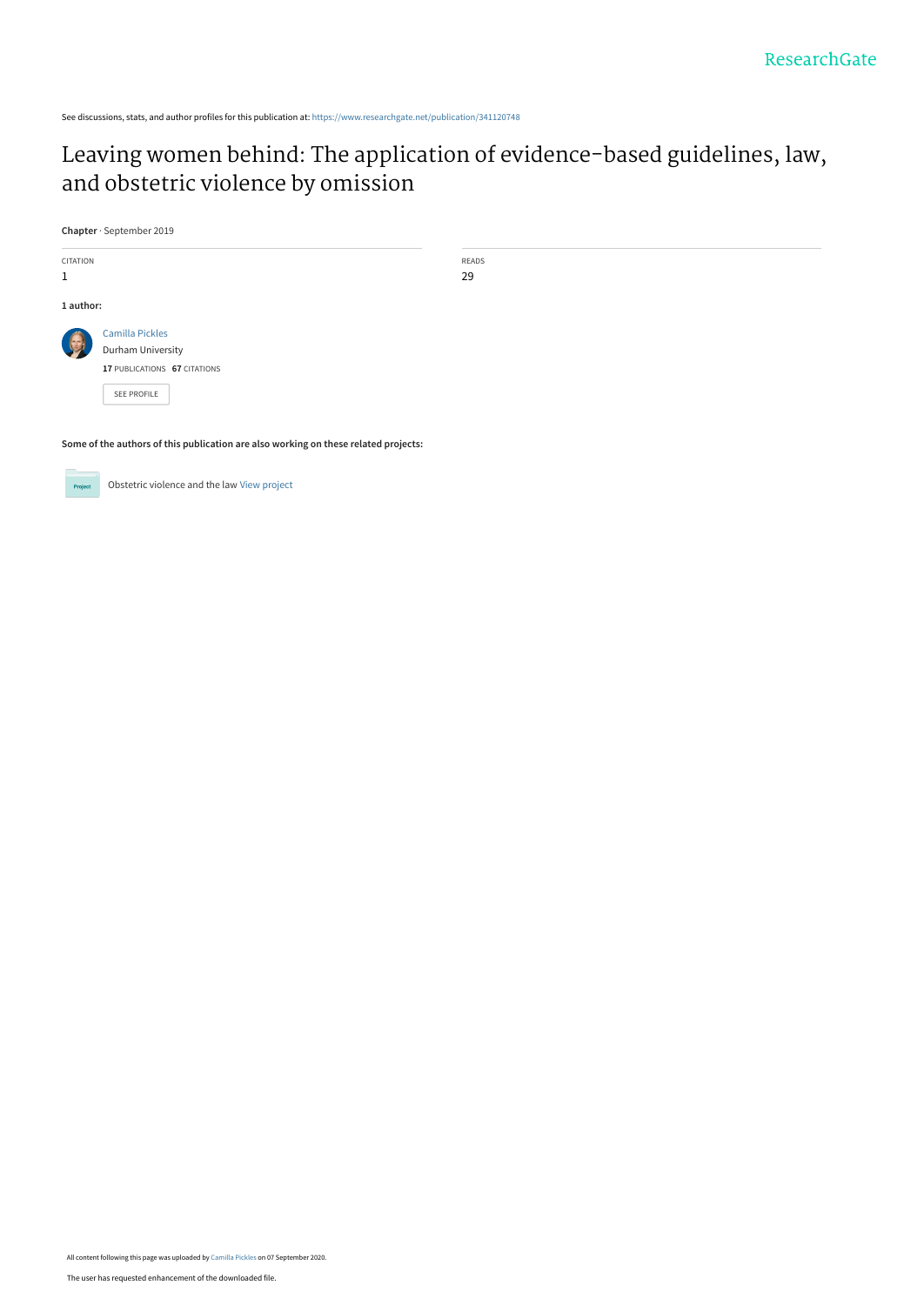# **8 Leaving women behind** The application of evidence-based guidelines, law, and obstetric violence by omission

*Camilla Pickles*

## **Introduction**

The World Health Organization's (WHO) statement on disrespect and abuse during childbirth helped to bring much needed global attention to the fact that healthcare professionals are subjecting pregnant and birthing women to various forms of disrespect and abuse.<sup>1</sup> Disrespectful and abusive treatment includes physical and verbal abuse, profound humiliation, coercive or unconsented medical procedures, lack of confidentiality, failure to get fully informed consent, refusal to give pain medication, gross violations of privacy, refusal of admission to health facilities, and neglecting women during childbirth. $<sup>2</sup>$  The WHO,</sup> together with other leading maternal health organisations, $3$  and obstetric violence activists and researchers actively support and encourage the provision of evidence-based care to tackle abuse and obstetric violence.<sup>4</sup>

Evidence-based guidelines use 'the best available research on the safety and effectiveness of specific practices to help guide maternity care decisions and facilitate optimal outcomes for mothers and their newborns'.5 These provide the necessary framework to prevent the extreme situations of doing 'too little, too late' or 'too much, too soon' which both lead to harmful outcomes for women.<sup>6</sup>

1 World Health Organization, 'The Prevention and Elimination of Disrespect and Abuse during Facility-Based Childbirth' (2014) <http://apps.who.int/iris/bitstream/handle/10665/ 134588/WHO\_RHR\_14.23\_eng.pdf?sequence=1> accessed 6 June 2018.

- 3 These organisations are listed on the World Health Organization's website, <www.who.int/ reproductivehealth/topics/maternal\_perinatal/endorsers.pdf> accessed 6 June 2018.
- 4 Simone Grilo Diniz and others, 'Abuse and Disrespect in Childbirth Care as a Public Health Issue in Brazil: Origins, Definitions, Impacts on Maternal Health, and Proposals for Its Prevention' (2015) 25 J Hum Growth Dev 377; Michelle Sadler and others, 'Moving Beyond Disrespect and Abuse: Addressing the Structural Dimensions of Obstetric Violence' (2016) 24(47) Reprod Health Matters 47.
- 5 Carol Sakala and Maureen P Corry, 'Evidence-Based Maternity Care: What it Is and What It Can Achieve' (2008) <www.nationalpartnership.org/research-library/maternal-health/ evidence-based-maternity-care.pdf> accessed 6 June 2018.
- 6 Suellen Miller and others, 'Beyond Too Little, Too Late and Too Much, Too Soon: A Pathway Towards Evidence-Based, Respectful Maternity Care Worldwide' (2016) 388.10056 The Lancet 2176.

<sup>2</sup> Ibid.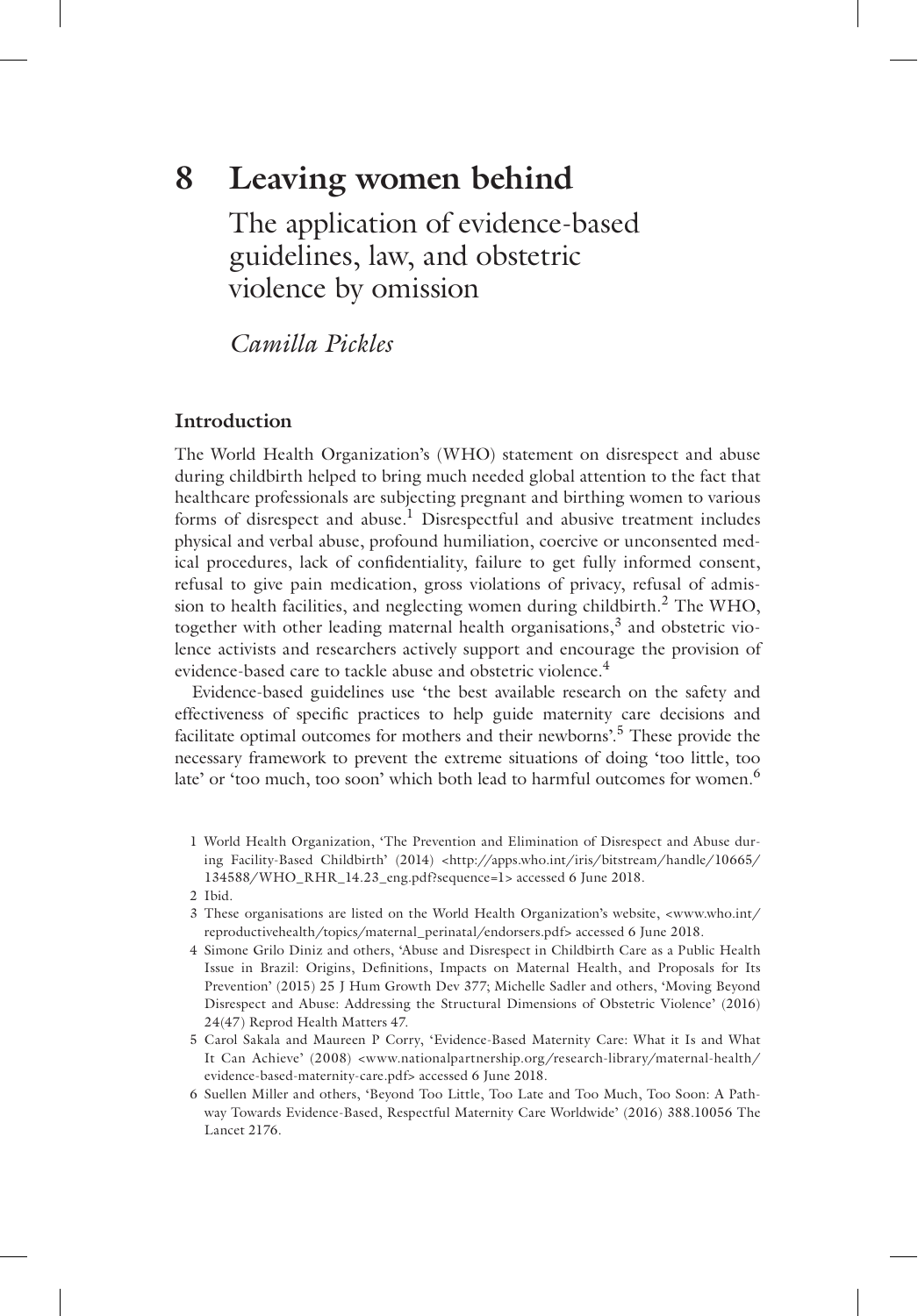In essence, evidence-based guidelines help determine when a procedure is clinically indicated and clinical indication helps to distinguish between those procedures which should be promoted or avoided.<sup>7</sup> Evidence-based care offers several benefits, including improved quality of care, improved clinical decision-making, and improved support for patients' informed decision-making processes.<sup>8</sup> Guidelines ensure consistency of care, improve efficiency of healthcare services, facilitate standardisation of good practice, and help to contain costs.<sup>9</sup>

Activists rely on evidence-based guidelines to counter established practices that render childbirth a pathological event. Guidelines issued by the WHO and the International Federation of Gynecology and Obstetrics played a leading role in shaping some of the obstetric violence laws found in Latin America.<sup>10</sup> According to Bellón Sánchez the WHO's guidelines 'are a source of authoritative knowledge in the field of childbirth assistance that activists groups in different parts of the world use as a tool to claim more respectful healthcare assistance for women'.<sup>11</sup> Thus, they help to dismantle abusive maternity care in jurisdictions where there are no obstetric violence laws proscribing violence against women during childbirth.

While I accept that evidence-based guidelines help to improve maternity care services, I question whether their application will always support the fight against abuse during pregnancy and childbirth. I take the position that pregnancy and childbirth should never be the reason for any woman to experience humiliation, degradation, or any form of human rights violation. This premise demands from us that responses to abuse during childbirth should be such that no woman is left behind or sidelined during the implementation of interventions that are aimed at improving maternity care services. Further, interventions should be such that women can use them to advance their interests. We are therefore required to review critically whether interventions are adequately inclusive and accessible, bearing in mind that women are diverse, their needs are diverse, and their voices in relation to pregnancy and birth are many.

I draw from women's lived experiences of obstetric-related care to show how scientifically sound<sup>12</sup> evidence-based guidelines are applied in a way that silences and excludes some women from care. This process can be harmful to their psychological integrity but guidelines invisiblise these violations because there is an assumption that evidence-based care does not harm. Thereafter, I will expose

<sup>7</sup> Ibid.

<sup>8</sup> Steven H Woolf and others, 'Potential Benefits, Limitations, and Harms of Clinical Guidelines' (1999) 318(7182) BMJ 527.

<sup>9</sup> ibid.

<sup>10</sup> Silvia Bellón Sánchez, 'Obstetric Violence: Medicalization, Authority Abuse and Sexism within Spanish Obstetric Assistance: A New Name for Old Issues' (Masters Dissertation, Utrecht University 2014) 49; Carlos Alejandro Herrera Vacaflor, 'Obstetric Violence in Argentina: A Study on the Legal Effects of Medical Guidelines and Statutory Obligations for Improving the Quality of Maternal Health' (Master's Dissertation, University of Toronto 2015) 32.

<sup>11</sup> Sánchez (n 10) 49.

<sup>12</sup> I assume that the guidelines are methodologically sound, and the purpose of this chapter is not to argue that the guidelines referred to herein are incorrect.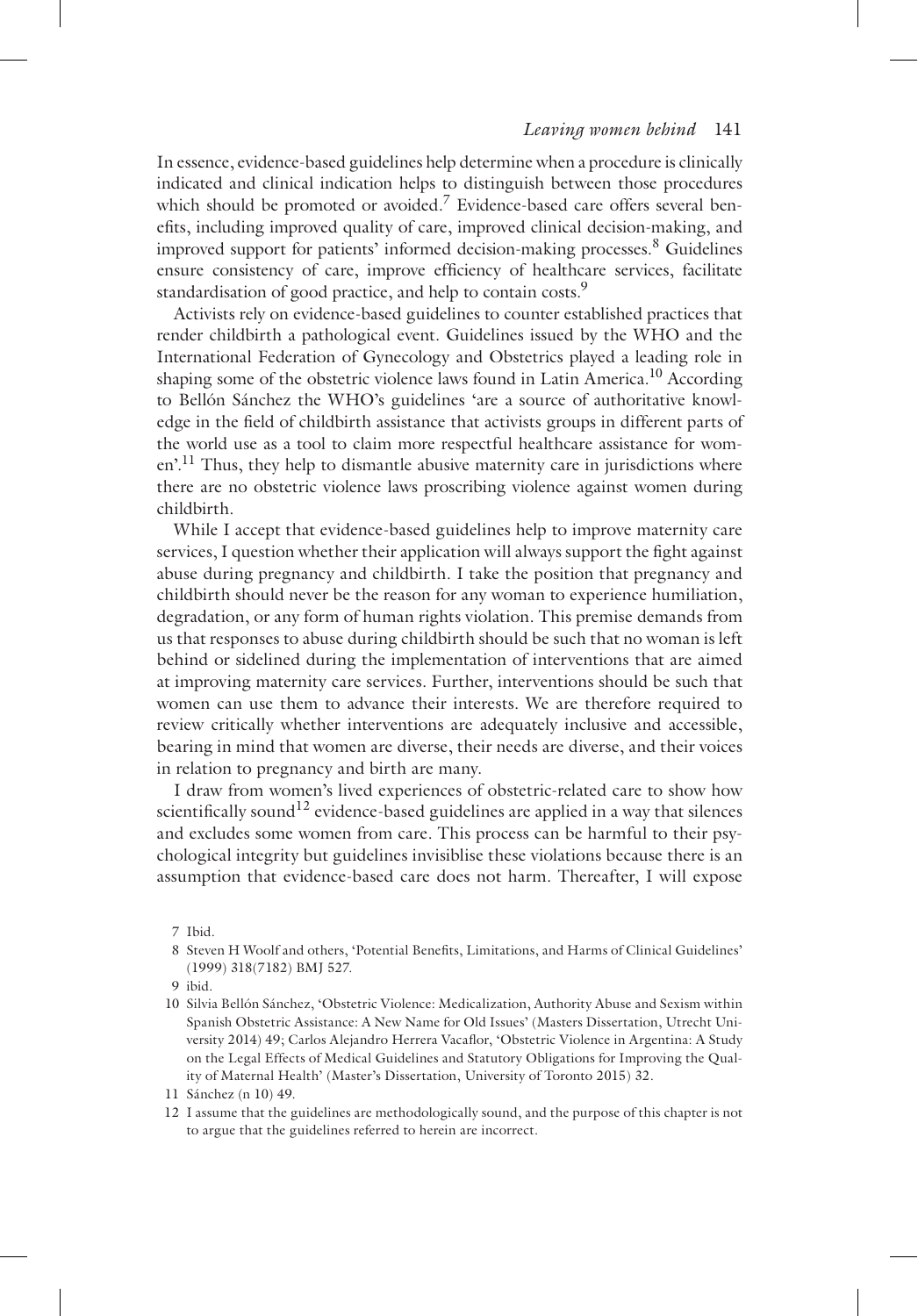the anomaly that while evidence-based guidelines are said to be developed for women's benefit, a woman cannot use the law to compel a healthcare provider to comply with guidelines when she wants access to those benefits, or to compel a healthcare provider to disregard guidelines when she does not want access to those benefits. Finally, I demonstrate that, in these instances, evidence-based guidelines facilitate obstetric violence by omission. This underscores an overlooked concern that even the most well-developed evidence-based guidelines may leave some women behind. I argue that an obstetric violence perspective helps to clarify this harm, it declares this harm an unacceptable consequence of evidence-based care, and it supports demands for more respectful application of guidelines.

## **Evidence-based guidelines silence and exclude some women**

On 24 May 2017, Birthrights launched its 'Maternal Request Caesarean Campaign'.13 The Campaign recognises that there is a small group of women who feel that having a planned caesarean section is the right option for them given their circumstances but that they are experiencing barriers regarding access to care. It identified Oxford University Hospitals NHS Foundation Trust as one of the Trusts enforcing a policy of not providing caesarean sections on request.<sup>14</sup> I draw from existing guidelines and recommendations, and communications between Birthrights and the Trust to illustrate how healthcare professionals use highly regarded guidelines to silence some women and justify their exclusion from care. This discussion will not consider women's decision-making process in relation to elective caesarean sections and the complexity of autonomy and 'true choice' in the context of broader social and cultural experiences.<sup>15</sup> Instead, I focus on how healthcare professionals apply guidelines to women's requests for access to care that is not clinically indicated.

Childbirth by way of caesarean section is the subject of evidence-based guidelines or recommendations at international and national levels. At an international level, the most influential caesarean-section recommendation originates from the WHO. In 2015, the WHO confirmed its position that the ideal rate for caesarean sections is between 10 per cent and 15 per cent.<sup>16</sup> Drawing from

<sup>13</sup> Maria Booker, 'Do I Have a Right to a C-Section? Update on Oxford University Hospitals' (21 July 2017) <www.birthrights.org.uk/2017/07/do-i-have-a-right-to-a-c-section-updateon-oxford-university-hospitals/> accessed 6 June 2018.

<sup>14</sup> More Trusts are implicated, see Birthrights, 'Maternal Request Caesarean' (2018) <www. birthrights.org.uk/wordpress/wp-content/uploads/2018/08/Final-Birthrights-MRCS-Report-2108.pdf> accessed 30 April 2019.

<sup>15</sup> For a discussion of the complexity of 'choosing' caesarean sections, see Katherine Beckett, 'Choosing Cesarean: Feminism and the Politics of Childbirth in the United States' (2005) 6 Fem T 251.

<sup>16</sup> World Health Organization, 'Statement on Caesarean Section Rates' (2015) <www.who.int/ reproductivehealth/publications/maternal\_perinatal\_health/cs-statement/en/> accessed 6 June 2018.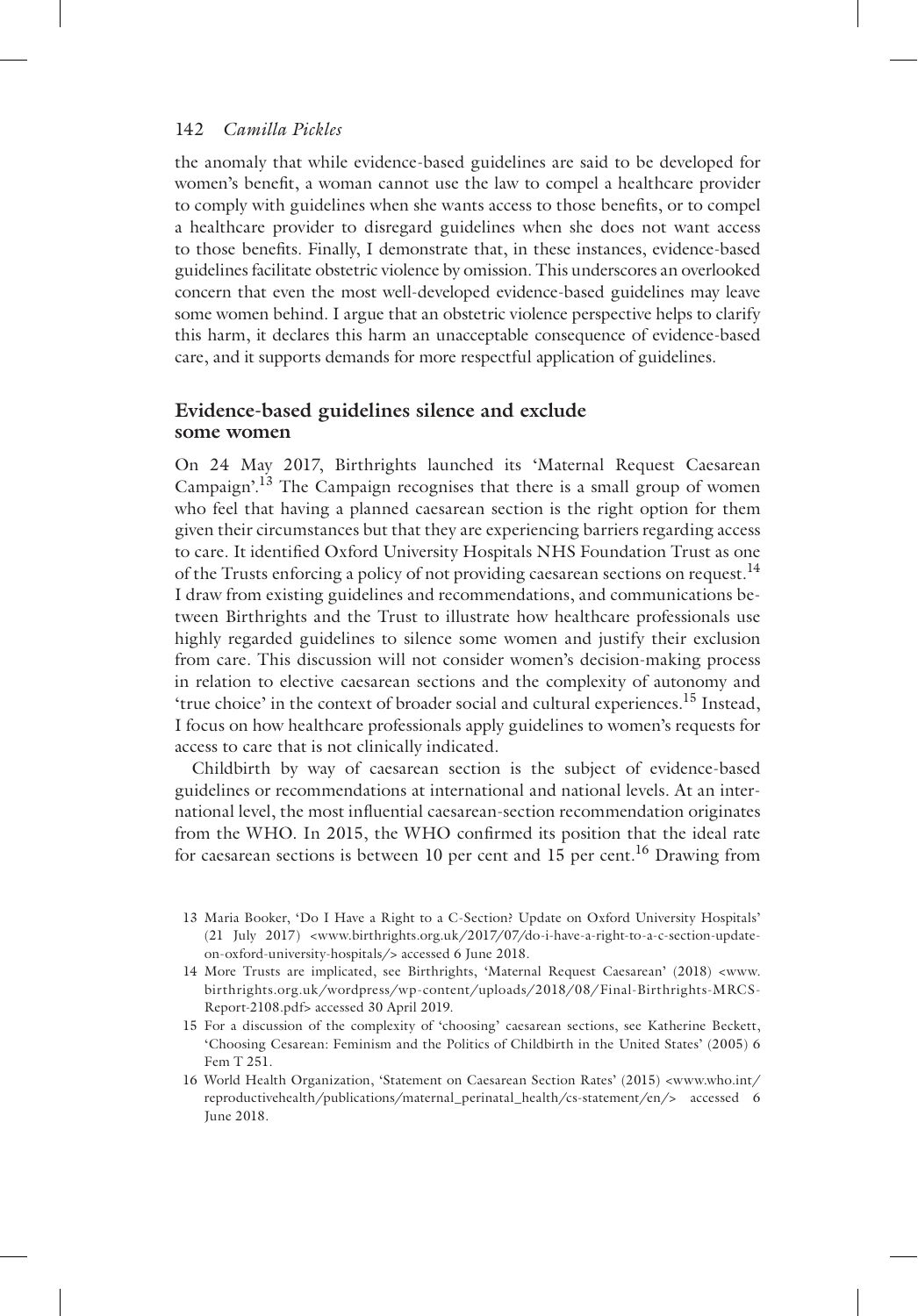#### *Leaving women behind* 143

the latest available evidence-based data it reiterated that caesarean sections are effective in saving lives but only when 'they are required for medically indicated reasons' or when 'medically necessary'. This seems to establish a presumption in favour of vaginal childbirth that requires of women to make a positive case for access to caesarean sections. While the WHO emphasises the need for caesarean section decision-making to revolve around what is medically indicated, national guidelines take a more nuanced approach.

The National Institute for Health and Care Excellence (NICE) has issued guidelines for the provision of caesarean sections that also draws from available evidence to guide when caesarean sections are clinically indicated, but it supports a women-centred approach.<sup>17</sup> A women-centred approach concerns care that is directed by a woman's needs and preferences, and it requires healthcare providers to offer evidence-based information and support to enable informed decision-making. The guideline requires healthcare providers to engage meaningfully with women who elect to give birth by way of a caesarean section. They are required to discuss reasons for the election, and the risks and benefits of the procedure. The healthcare provider should offer perinatal mental health support if a woman requests a caesarean section on the grounds of anxiety. The guideline directs healthcare providers to offer a planned caesarean section if a vaginal birth is still not an option after discussion and additional support. However, it recognises that a woman cannot compel an obstetrician to provide an elective caesarean where clinical indication is absent. The attending obstetrician is required to refer the woman to another obstetrician who will carry out the caesarean section.

The Oxford University Hospitals NHS Foundation Trust's patient information leaflet on access to elective caesarean sections explains that the Trust does not make provision for maternal requests for caesarean sections because it only provides caesarean sections in cases where there are clinical indications supporting their use.18 Healthcare professionals will refer women to another hospital in cases where they choose to go ahead with a caesarean section after being offered or receiving support regarding mode of birth.<sup>19</sup> The leaflet offers a rather inflexible approach and it is not clear if all women requesting caesarean sections will always be referred to another hospital. According to Birthrights<sup>20</sup> this approach to maternal requests for caesarean sections is not in line with the NICE guidelines and blanket policies of this nature are 'a violation of a Trust's legal duty to give

<sup>17</sup> NICE, 'Caesarean Section: Clinical Guideline' (2011) <www.nice.org.uk/guidance/cg132> accessed 6 June 2018.

<sup>18</sup> Oxford University Hospitals NHS Trust, 'I am Anxious about Giving Birth and Want to Know More about Caesarean Section' (2014) <www.ouh.nhs.uk/patient-guide/leaflets/ files/10405Pcaesarean.pdf> accessed 6 June 2018.

<sup>19</sup> Ibid.

<sup>20</sup> Birthrights, 'Campaigns: Our Maternal Request Campaign' (2017) <www.birthrights.org.uk/ campaigns/> accessed 6 June 2018.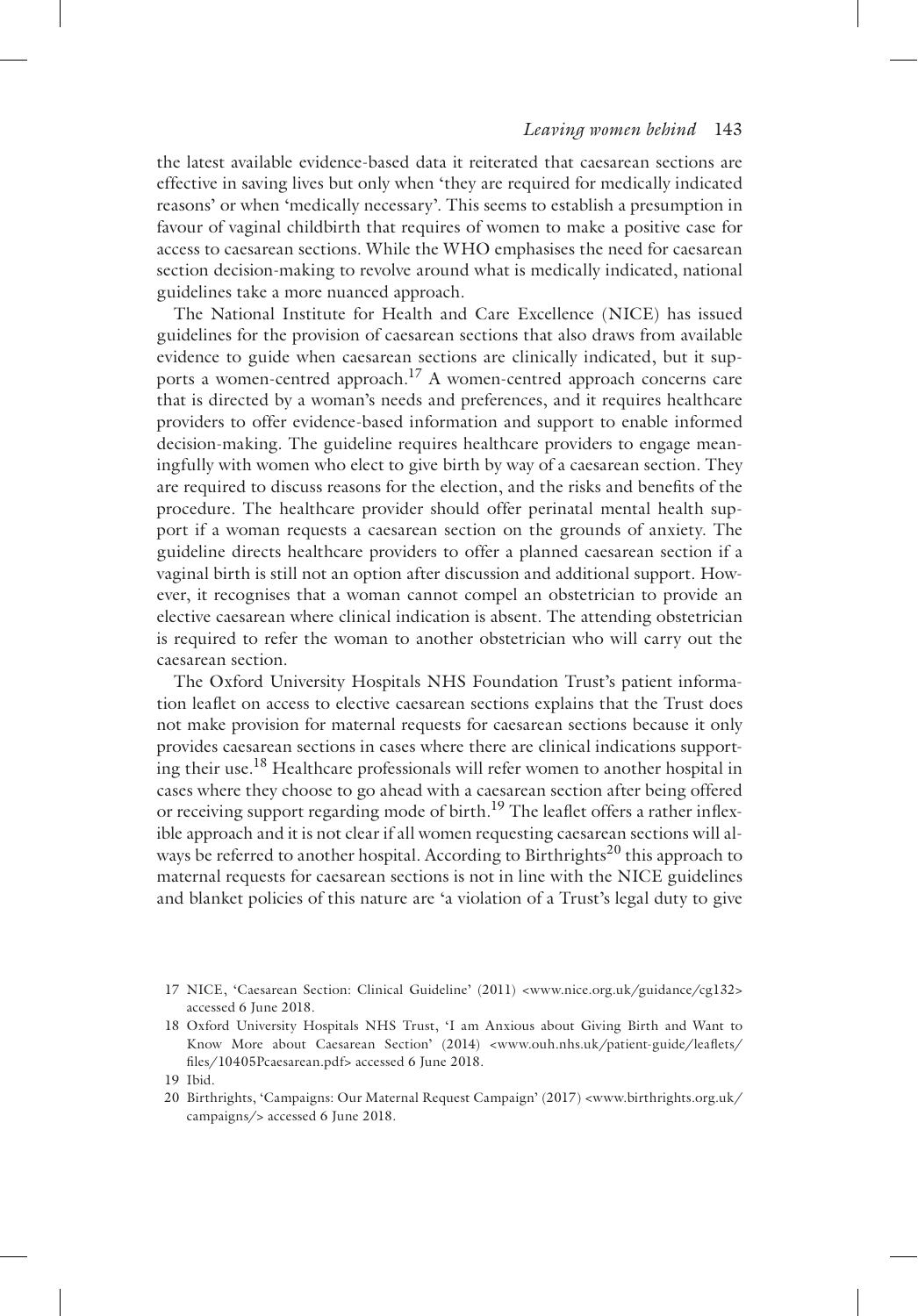personalised care' as confirmed in *Montgomery v Lanarkshire Health Board*. 21 According to Lady Hale:

[A] patient is entitled to take into account her own values, her own assessment of the comparative merits of giving birth the 'natural' way and of giving birth by caesarean section, whatever medical opinion may say, alongside the medical evaluation of the risks to herself and her baby.<sup>22</sup>

Putting aside the issue that the Trust may be applying a blanket approach in relation to women's requests,  $^{23}$  the Trust's approach is aligned with the WHO's recommendations and with the NICE guidelines in so far as access to caesarean sections is being denied because there is no clinical indication justifying this mode of childbirth. This scenario exposes some concerning consequences of the application of evidence-based guidelines: the Campaign reveals that women's voices are directly and indirectly silenced because of the application of guidelines and guidelines being applied in this way legitimise women's exclusion from care. This process can cause serious harm to women's psychological integrity, but these are rendered invisible and ignored because the harms occur while providing evidence-based care.

According to Mainz, clinical indicators are based on standards of care that are evidence-based as derived from scientific evidence or are derived from academic literature and expert panels of healthcare providers when scientific evidence is lacking.<sup>24</sup> Thus, 'clinical indicators' are narrowly defined and do not include factors that some women may consider to be important for their well-being during pregnancy and birth. Evidence-based guidelines can work to silence women when they are applied in contexts where there is a history of devaluing women in maternity care<sup>25</sup> because their adoption may merely support a shift in deference from one type of expert knowledge to another.<sup>26</sup> This process excludes and devalues women's knowledge rooted in their lived experiences and can overlook them as important sources of knowledge. The Trust's inflexible reverence

- 23 This is disputed. Birthrights have reports from women that they are denied access to caesarean sections without meaningful engagement while the Trust alleges that it does offer the support required by the NICE guidelines.
- 24 Jan Mainz, 'Defining and Classifying Clinical Indicators for Quality Improvement' (2003) 15 IJQHC 523, 524.
- 25 Sheila Kitzinger, *Birth and Sex: The Power and The Passion* (Pinter and Martin 2012) 84–100; Henci Goer, 'Cruelty in Maternity Wards: Fifty Years Later' (2010) 19 J Perinat Educ 33; Beverley Chalmers, 'Changing Childbirth in Eastern Europe: Which Systems of Authoritative Knowledge Should Prevail?' in Robbie E Davis-Floyd and Carolyn F Sargent (eds), *Childbirth and Authoritative Knowledge: Cross-Cultural Perspective*s (University of California Press 1997) 226–73; Norman Morris, 'Human Relations in Obstetric Practice' (1960) 275 The Lancet 913.
- 26 Elizabeth Kukura, 'Contested Care: The Limitations of Evidence-Based Maternity Care Reform' (2016) 31 Berkeley J Gend Law Just 241, 286.

<sup>21</sup> [2016] CSOH 133.

<sup>22</sup> Ibid [115].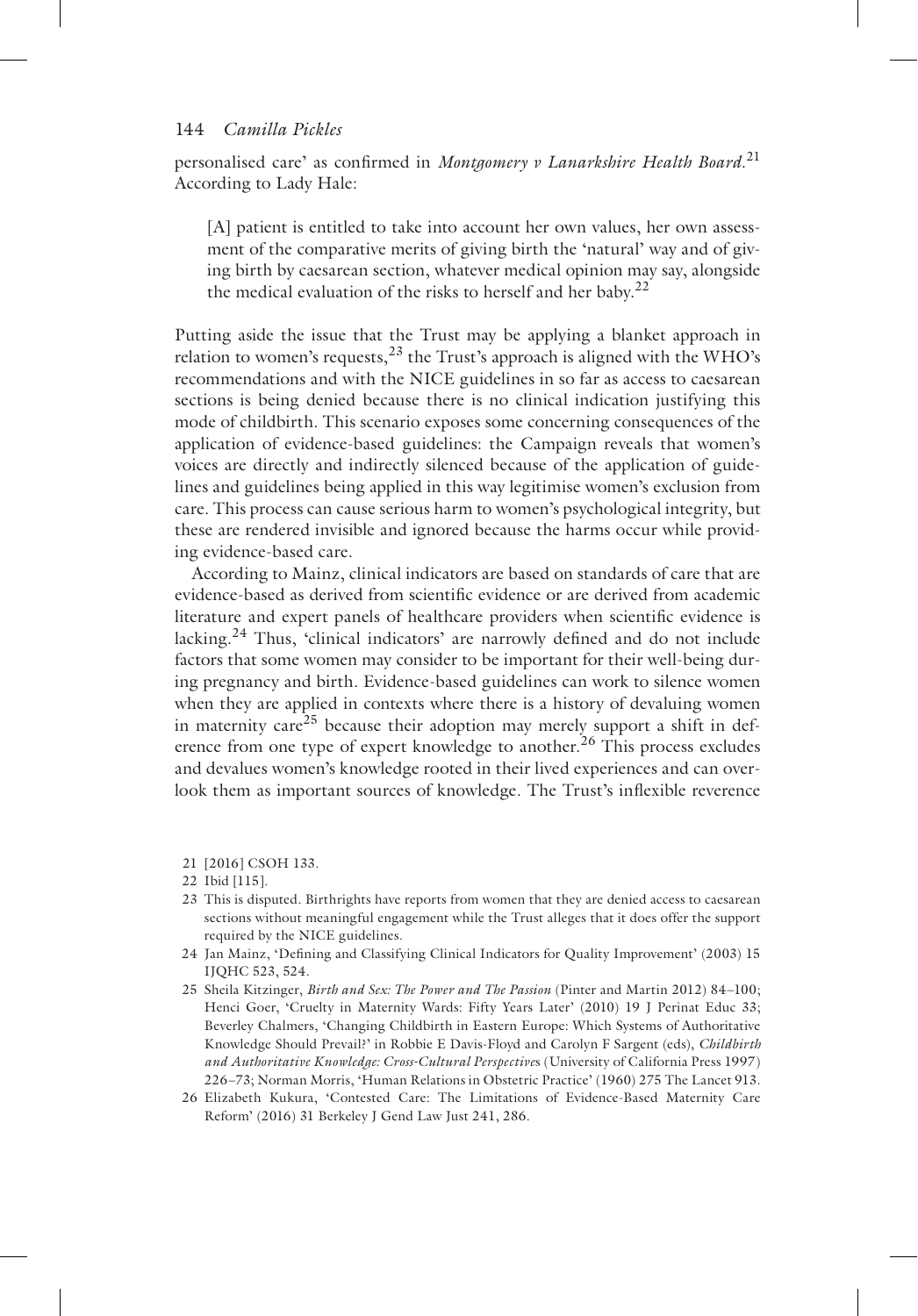for professional and scientific knowledge undermines women as autonomous decision-makers.<sup>27</sup>

Some evidence-based guidelines may indirectly silence women because they tend to speak to general populations and are not primarily concerned with individuality. This is the WHO's approach to caesarean sections and the Trust seems to support this. A generalised view has the effect of framing all women as one type of woman. This leaves little room for the consideration of other aspects relevant to care such as a woman's individual life experiences, preferences, fears, expectations, and personal perceptions of control and life circumstances.<sup>28</sup> Women exist beyond realms of 'clinical indication' and they are diverse. Beckett reminds us that 'women can and do find obstetric technology to be an empowering experience'29 but some women view technological interventions as something to actively avoid too. Thus, the NICE guidelines and the WHO recommendations speak to, and facilitate, only one of many ways a woman may need to birth, and their application needs to be individualised by the Trust.

The unimportant role of women's voices in relation to determining what care is necessary for their self-determined needs creates the situation where healthcare professionals use evidence-based guidelines to justifiably exclude women from care. The Oxford University Hospitals NHS Foundation Trust adopts this approach. It presents elective caesarean sections as placing patients at risk that violates patient trust and frustrates the Trust's ability to fulfil their duties as doctors.<sup>30</sup> In its correspondence with Birthrights,<sup>31</sup> the Trust explained that its approach is not driven by the need to meet targets, but that caesarean sections are being denied on the basis that there is no clinical indication for their use and that the Trust's decision is related to good practice and to reducing short- and long-term harms to women. It recognised that some women express a fear of birth or have had a poor birth experience but that these factors do not mean that a caesarean section is 'the best option'.32 The Trust asserted that it complies with all the relevant guidelines because it offers support to those women who

- 27 Kukura (n 26) 289. Stereotyping of this nature is ever-present in reproductive care. See Rebecca J Cook and Simone Cusack, *Gender Stereotyping: Transnational Legal Perspectives* (University of Pennsylvania Press 2010); Rebecca J Cook, Simone Cusack, and Bernard M Dickens, 'Unethical Female Stereotyping in Reproductive Health' (2010) 109 Int J Gynaecol Obstet 255; C Pickles, 'Sounding the Alarm: *Government of the Republic of Namibia v LM* and Women's Rights during Childbirth in South Africa' (2018) 21 PER 1.
- 28 For instance, see Ellen Lazarus, 'What Do Women Want? Issues of Choice, Control, and Class in American Pregnancy and Childbirth' in Robbie E Davis-Floyd and Carolyn F Sargent (eds), *Childbirth and Authoritative Knowledge: Cross Cultural Perspectives* (University of California Press 1997) 132; Soo Downe and others, 'What Matters to Women during Childbirth: A Systematic Qualitative Review' (2018) 13(4) PLoS ONE e0194906.
- 29 Beckett (n 15) 259.
- 30 Oxford University Hospitals NHS Trust (n 18) 4.
- 31 Oxford University Hospitals Trust replying letter to Birthrights, <www.birthrights.org.uk/ wordpress/wp-content/uploads/2017/07/Letter-to-R-Schiller-Birthrights-from-OUH.pdf> accessed 6 June 2018.

<sup>32</sup> Ibid.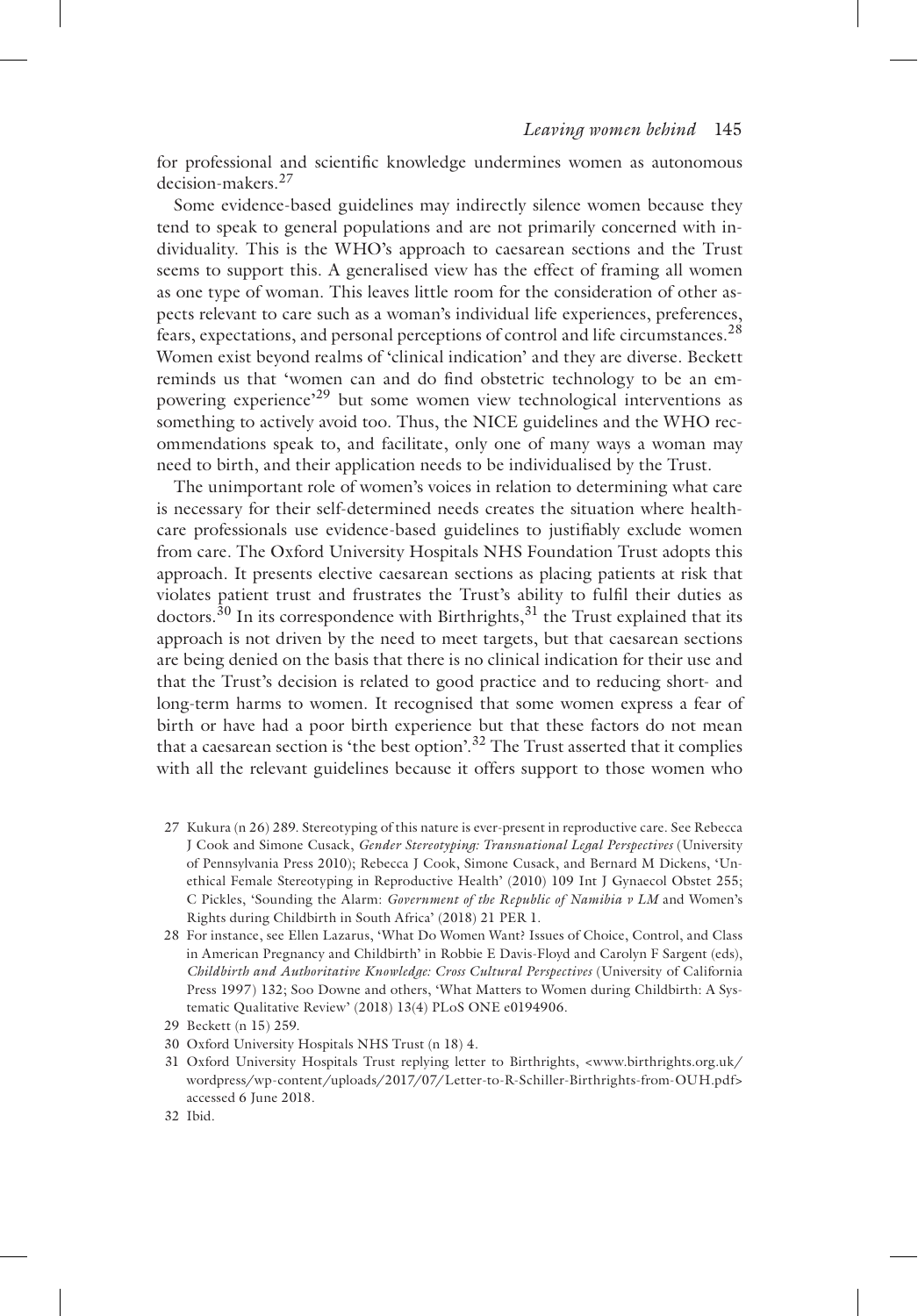request caesarean section procedures but that 'if no clinical indication is found despite a thorough assessment, then the woman is referred to an Obstetrician in a neighbouring Trust who may support her request'.<sup>33</sup> It is noteworthy that the Trust did not include rationing of maternity care service as part of its decision to deny access to caesarean sections on request. While the Trust has not specifically referenced the WHO recommendations, it quite clearly reflects the WHO's position because it justifies its position on the grounds that caesarean sections come with risks and obstetricians should not subject women and their babies to any unnecessary risk.<sup>34</sup>

Exclusion from care leaves women with very little options and it introduces unique concerns for women because pregnancy is time sensitive. According to Birthrights, women's referrals to other Trusts are being refused because of caseload implications and other Trusts are not offering maternal request caesareans 'in order not to become targets for women refused this choice by Oxford'.35 Further, securing care elsewhere may require women to travel long distances, bear burdensome cost implications for accommodation for relatives, or may result in a very isolated birth when accommodation for others cannot be secured. At times women are left with very little time to make necessary arrangements because some Trusts reject requests for caesarean sections late in gestation.<sup>36</sup> Rejection is also very disrespectful. One woman recounts how she felt as though healthcare providers treated her like a 'child being told off for doing something wrong' and how her attending healthcare provider refused to listen to her concerns and reasons for the request.<sup>37</sup> Another woman expressed frustration about the fact that healthcare providers are not prepared to 'credit women with the capacity to make informed decisions regarding risks which are acceptable to her'.<sup>38</sup>

One can argue that the Oxford University Hospitals NHS Foundation Trust is compelling or forcing women to experience the physiological process of vaginal birth because the Trust is actively denying women access to an alternative mode of childbirth that is available at the facility. Women who were denied access to caesarean sections reported experiencing nightmares and sleeplessness, and feeling lonely, frightened, anxious, stressed, and being filled with dread while trying to secure access to a caesarean section during their pregnancies.<sup>39</sup> Furthermore, evidence reveals that women experience traumatic births in cases where they feel that they lacked autonomy and control, where they were denied access to a particular intervention, and when healthcare providers did not provide the necessary

- 34 Oxford University Hospitals NHS Trust (n 18) 4.
- 35 Birthrights replying letter to Oxford University Hospitals Trust, <www.birthrights.org.uk/ wordpress/wp-content/uploads/2017/07/Second-letter-to-OUH-with-case-studies.docx> accessed 6 June 2018.
- 36 Ibid.

- 38 Ibid.
- 39 Ibid.

<sup>33</sup> Ibid.

<sup>37</sup> Ibid.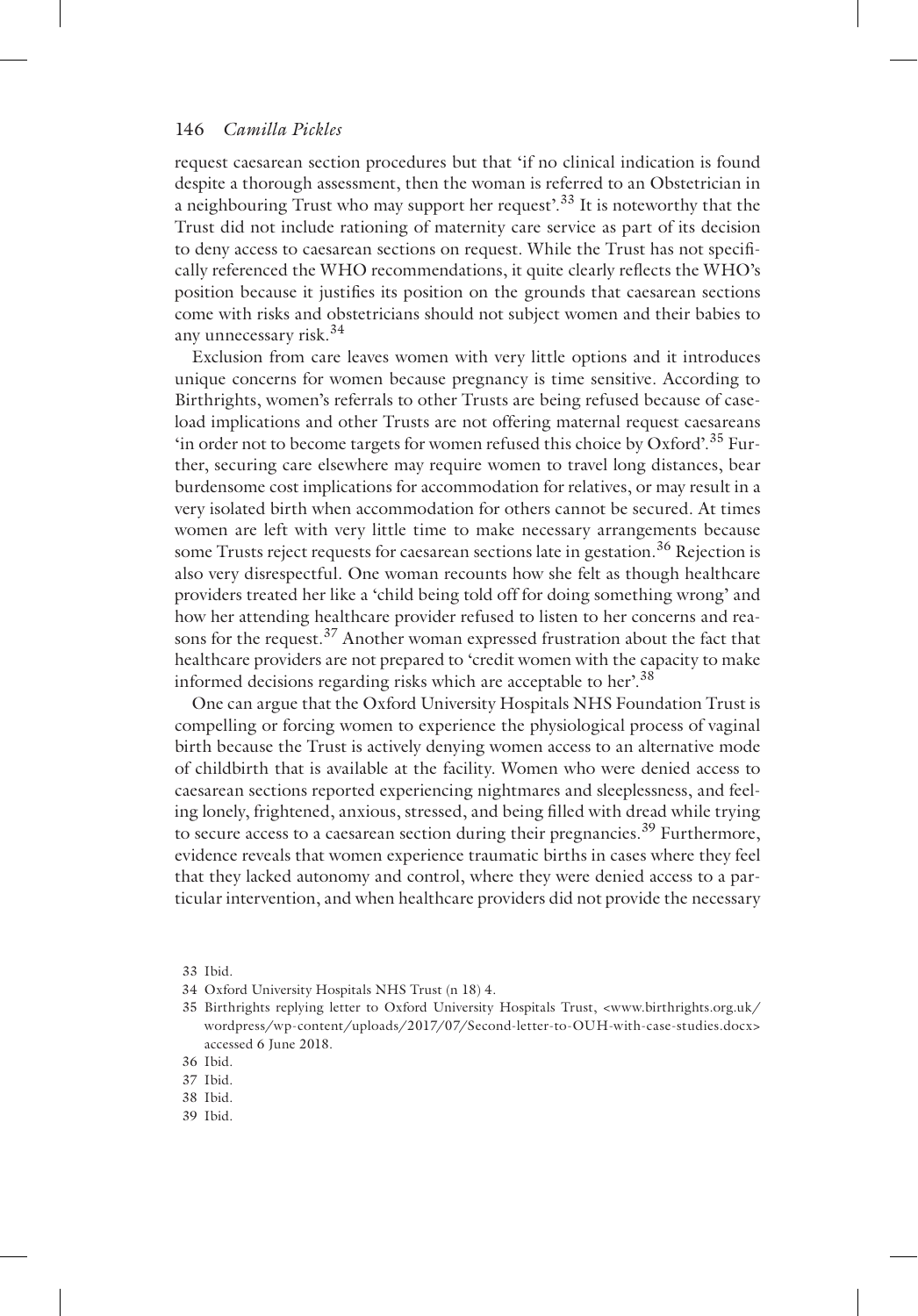support. $40$  These harms point to the fact that Trusts are compromising women's psychological integrity in rather fundamental ways. Their harms are invisiblised because evidence-based care is presented by the Trust as being the mechanism to prevent harms during childbirth. The process of invisiblising these harms allows the Trust to authoritatively assert that it is well-positioned to determine 'the best option' and the privileging of medical authority allows the Trust to assert that it is best placed to reduce short- and long-term harms.

## **Limited value of guidelines in law**

The discussion to follow will show that a woman cannot compel a provider to comply with evidence-based guidelines to gain access to its benefits and a woman cannot compel a healthcare provider to disregard the guidelines when she does not want the benefits it has on offer. This is the situation taking place in relation to the Oxford University Hospitals NHS Foundation Trust. For women to gain access to caesarean sections they need to be able to compel an obstetrician to comply with a portion of the NICE guidelines and to compel the obstetrician to ignore the WHO recommendations.

Courts have accepted the authoritative nature of clinical guidelines as far as they are 'evidence of good medical practice'.41 Various healthcare providers have been found negligent for failing to comply with clinical guidelines,  $42$  but this is not a given. In *KR v Lanarkshire Health Board*, 43 Lord Brailsford explains that guidelines

are the result of deliberation by panels of experts who will have regard in formulating them to available scientific information and their own collective experience. The result of that process are documents which are intended to provide clinical guidance, not set down mandatory rules.<sup>44</sup>

Courts accept that slavish adherence to guidelines should be avoided<sup>45</sup> and their application should be determined by a healthcare provider's appreciation of her or his own level of knowledge and experience.46 This means that a more experienced provider may deviate from guidelines when her or his extensive clinical

- 41 *Smith v National Health Service Litigation* [2001] Lloyd's Rep Med 90.
- 42 For instance see, *CP v Lanarkshire Acute Hospitals NHS Trust* [2015] SCOH 142; *DF v Healthcare NHS Trust* [2005] EWHC 1327.
- 43 [2016] CSOH 133 [129].

- 45 *Montgomery* (n 21) [203].
- 46 *KR* (n 43) [129].

<sup>40</sup> Cheryl Tatano Beck, 'Birth Trauma: In the Eye of the Beholder' (2004) 53 Nurs Res 28; Rachel Harris and Susan Ayers, 'What Makes Labour and Birth Traumatic? A Survey of Intrapartum "Hotspots"' (2012) 27 Psychol Health 1166; M H Hollander and others, 'Preventing Traumatic Childbirth Experiences: 2192 Women's Perceptions and Views' (2017) 20 Arch Womens Ment Health 515.

<sup>44</sup> Ibid.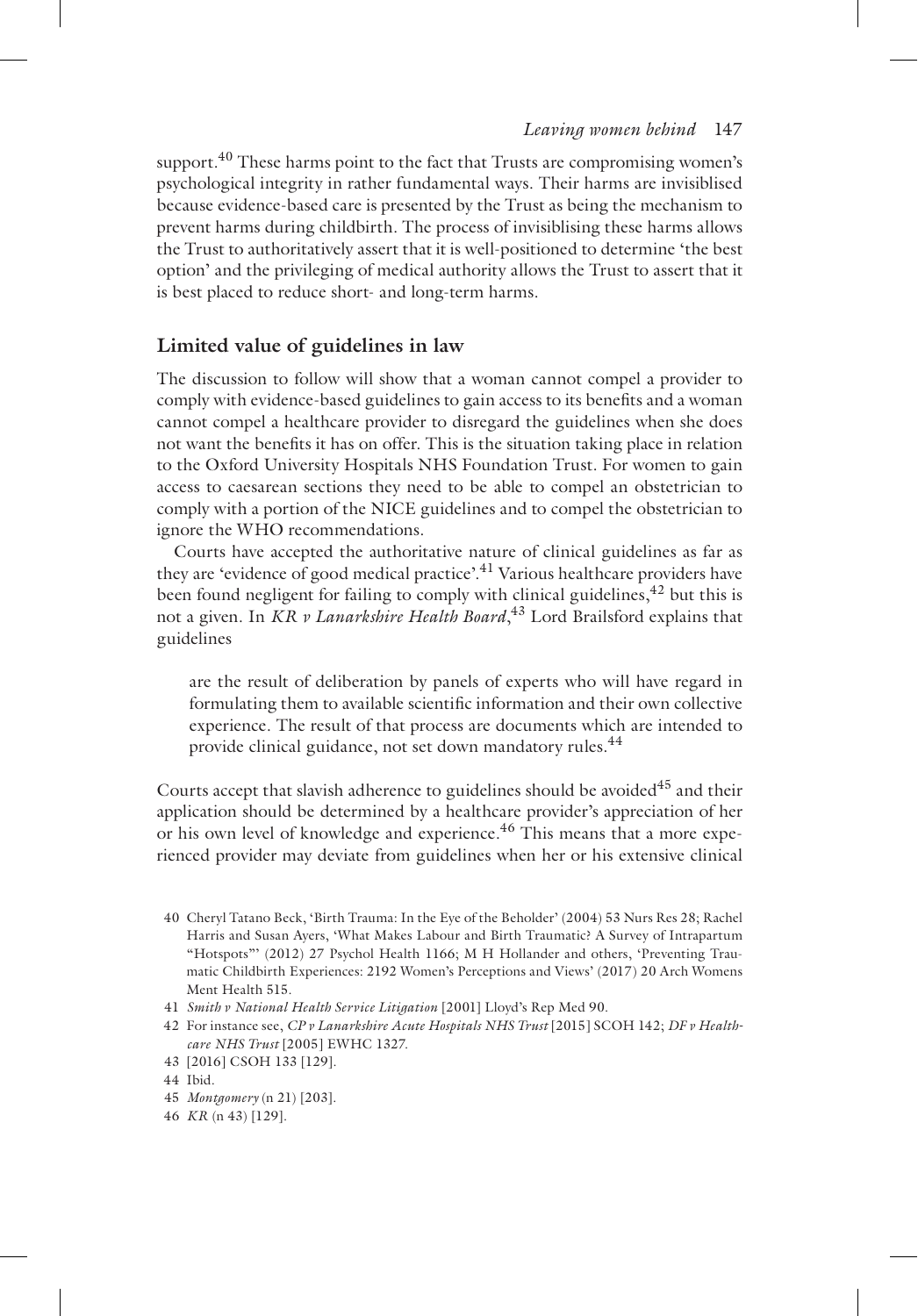experience and knowledge indicate this may be necessary.<sup>47</sup> A less experienced healthcare provider, who lacks the necessary knowledge and experience, is required to follow the guidelines since these represent distilled experience of other healthcare providers that this healthcare provider lacks.<sup>48</sup> This does not mean that they are compelled to comply with the guidelines; it means that the inexperienced healthcare providers should consult their more experience colleagues in cases where the application of guidelines is deemed inappropriate.<sup>49</sup>

Patients cannot enforce guidelines. Instead, courts adopt a flexible approach that tends to draw from and favour medical knowledge and experience as the guide to determine the justifiability of their application or deviation therefrom. Essentially, in this narrow context, the courts maintain the privileged position of medical knowledge. Medical knowledge and experience establish guidelines, and medical knowledge and experience are leading points of reference when courts seek to establish when deviation or compliance is justified. It is not overtly clear how much room is available to accommodate considerations deemed important to women that are not orientated around medical considerations, strictly construed. The current approach will do little to support women who seek to enforce one set of guidelines over another, particularly when one set of guidelines promote the consideration of what women may deem necessary (NICE guidelines) over what the medical profession deems necessary (WHO recommendations). The patient-centred approach supported in *Montgomery* may help to dismantle the privileged position of medical knowledge in the context of care during pregnancy and childbirth.

The Supreme Court recognised that a number of fundamental developments have taken place in society, medical practice, and the law, and these developments demand a change in the way that patients are cared for.<sup>50</sup> These developments include the fact that the patient/doctor relationship has evolved into one where patients are recognised as rights bearers; that access to information debunks the flawed assumptions that patients are medically uninformed and incapable of understanding medical-related matters; and that professional guidance encourages patient's informed involvement when making decisions about treatment.<sup>51</sup> Developments in law include the recognition of important common law values and rights such as self-determination and respect for private life.<sup>52</sup> These important values and rights support the recognition of a duty to involve patients in decision-making relating to their care and treatment.<sup>53</sup>

- 49 Ibid.
- 50 *Montgomery* (n 21) [75].
- 51 Ibid [75]–[79].

<sup>47</sup> Ibid.

<sup>48</sup> Ibid.

<sup>52</sup> Ibid [80].

<sup>53</sup> Ibid. See also Jonathan Herring and others, 'Elbow Room for Best Practice? Montgomery, Patients' Values, and Balanced Decision Making in Person-Centred Clinical Care' (2017) 25 Med Law Rev 582.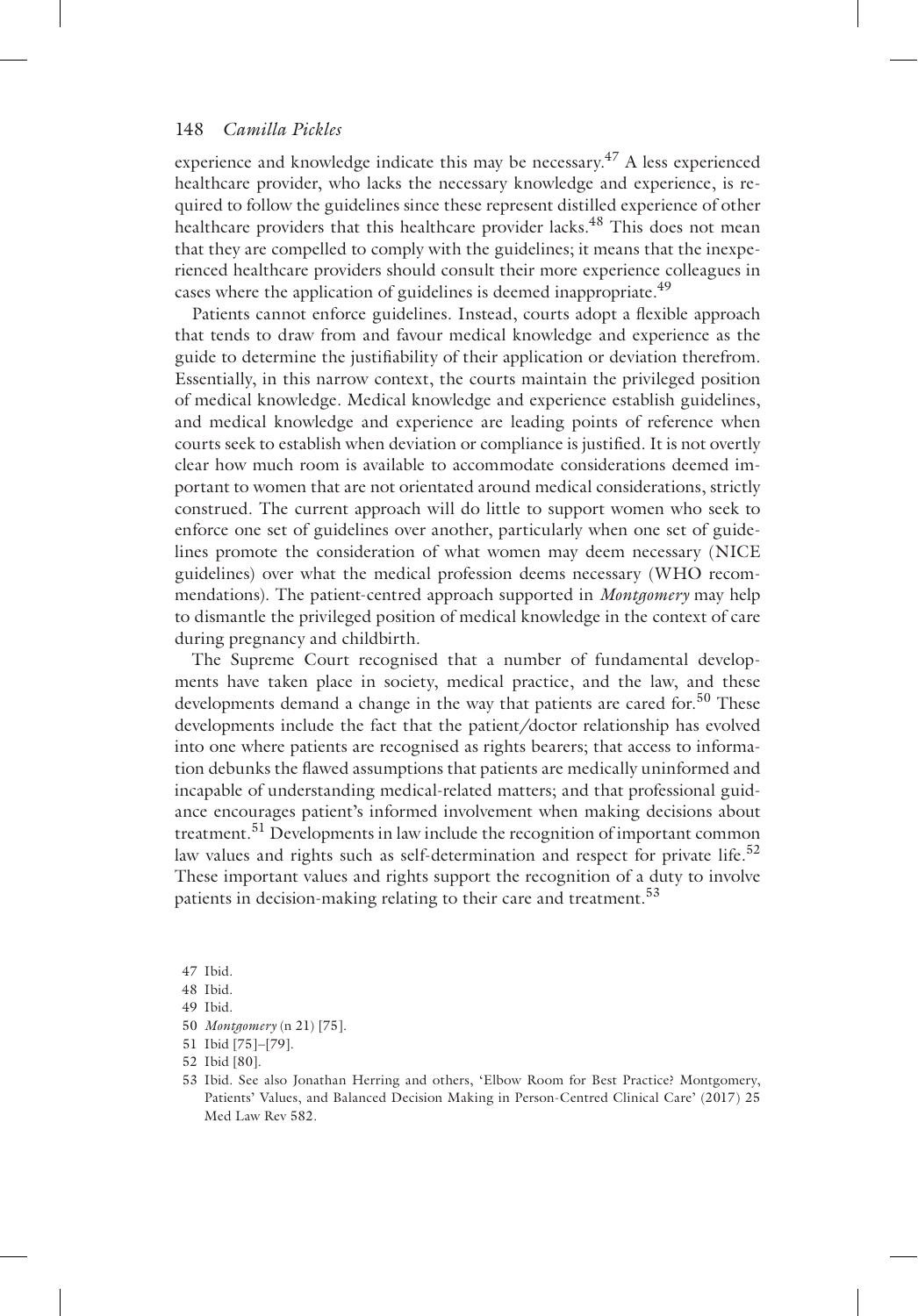#### *Leaving women behind* 149

Collectively, these developments counter the legitimacy of medical paternalism and support a patient/doctor relationship where patients are treated as 'adults who are capable of understanding that medical treatment is uncertain of success and may involve risk, accepting responsibility for the taking of risks affecting their own lives, and living with the consequences of their choices'.<sup>54</sup> This translates into two important consequences. First, a healthcare provider is under a duty to ensure that a patient is aware of material risks inherent in treatment.55 Second, a patient is entitled to decide whether not to incur that risk and the court recognises that the decision to incur risk may be informed by non-medical considerations.<sup>56</sup> The Supreme Court supports an understanding of risk that is patient-sensitive and the materiality of risk is not merely determined with reference to percentages. A patient-sensitive approach requires the healthcare provider to consider how the risk will affect the life of that individual patient if it were to materialise and 'the importance to the patient of the benefits to be achieved by the treatment'.<sup>57</sup>

*Montgomery* certainly helps to challenge medical paternalism.<sup>58</sup> Lady Hale proclaims, '[g]one are the days when it was thought that, on becoming pregnant, a woman lost, not only her capacity, but also her right to act as a genuinely autonomous human being'.59 It establishes that clinical considerations are not the only factors relevant to decision-making about care options. It effectively gives legal weight to patient's personal perceptions of risk and the types of risk they would be willing to carry. From this perspective, women may be able to challenge the Trust's position that its approach is driven by the need to avoid long- and short-term harms, since risk of harms is seemingly being determined without the consideration of individual women's needs and what they perceive as risks worth taking in relation to their childbirth. It also helps to dispel the Oxford University Hospitals NHS Foundation Trust's notion that there is only one 'best option' and that this option should be followed because the Trust declares it the best one available. *Montgomery* allows us to recognise that the 'best option' approach may come with risks that some women are not prepared to face, and they are entitled to avoid that risk.

It is noteworthy that *Montgomery* secures the right to information to make informed decisions that are patient specific, and it establishes a duty on healthcare providers to facilitate that process. However, it does not obligate healthcare providers to ensure the realisation of those decisions. Lady Hale recognises this limitation; she states a woman cannot 'force her doctor to offer treatment which he or she considers futile or inappropriate. But she is at least entitled to

59 *Montgomery* (n 21) [116].

<sup>54</sup> *Montgomery* (n 21) [81].

<sup>55</sup> Ibid [82].

<sup>56</sup> Ibid.

<sup>57</sup> Ibid [89].

<sup>58</sup> cf, Jonathan Montgomery and Elsa Montgomery, 'Montgomery on Informed Consent: An Expert Decision' (2016) 42 J Med Ethics 89.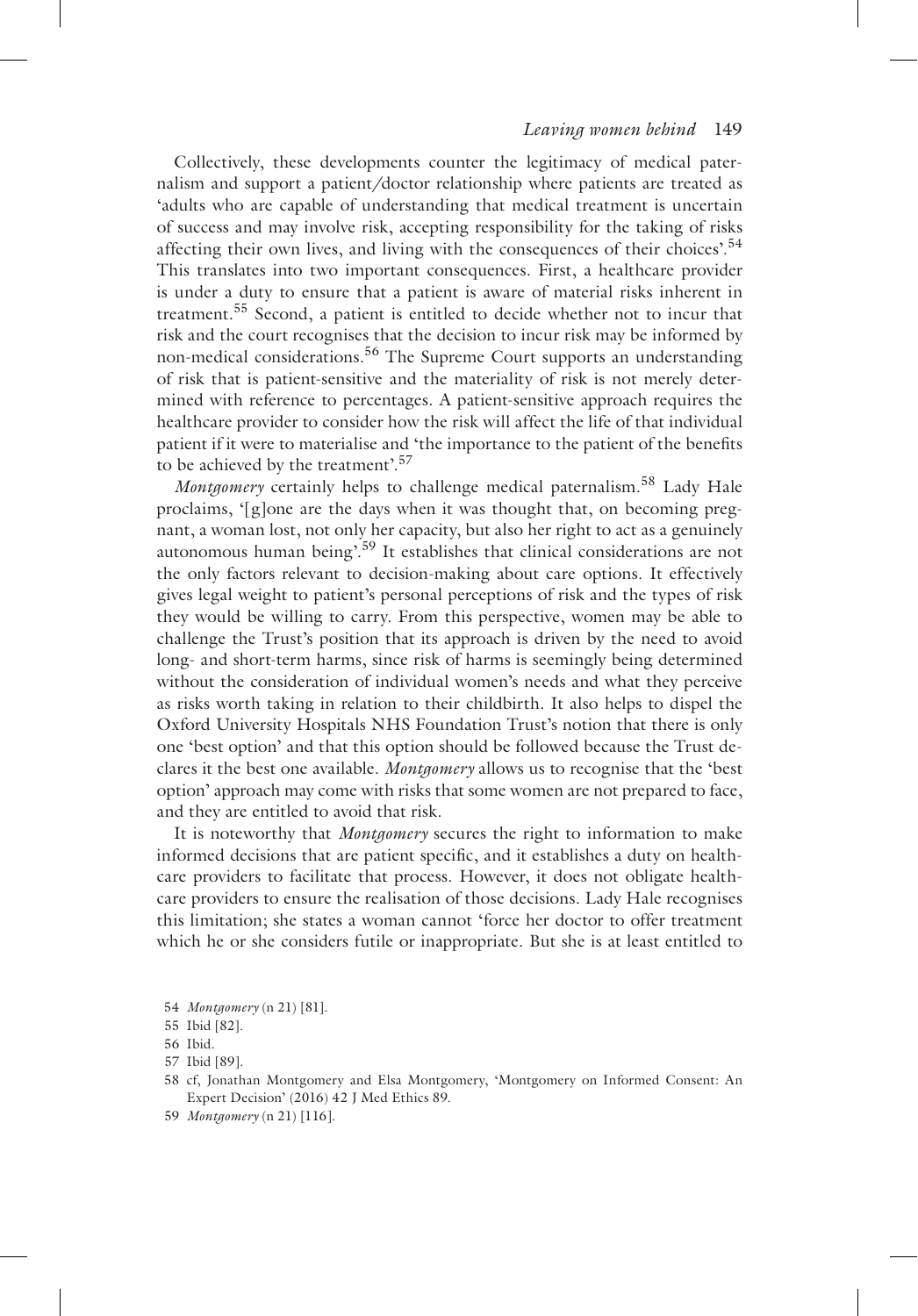the information which will enable her to take a proper part in that decision'.<sup>60</sup> *Aintree* confirms that a patient cannot demand treatment from a healthcare provider if that treatment is not clinically indicated.<sup>61</sup> Clinical indication reappears, and it works to limit severely women's ability to secure an experience of childbirth shaped by the autonomous and informed decisions that *Montgomery* secures. What good is it to be part of the decision-making process when the decision reached is one that does not need to be respected?

This discussion reveals that evidence-based guidelines, which are developed for the benefit of women, do not necessarily benefit all women in practice. Some women experience harms because of their application, and this needs deeper interrogation and analysis. I argue that this scenario is not merely an issue of compliance with guidelines; it is a form of violence against women.

#### **Obstetric violence by omission**

Jewkes and Penn-Kekana argue that abuse during childbirth is in fact a *subset* of violence against women.<sup>62</sup> They explain:

The essential feature of violence against women is that it stems from structural gender inequality, ie, women's subordinate position in society as compared to men. This systematically devalues the lives of women and girls and thus enables the inappropriately low allocation of resources to maternity care that is found in many countries. It also disempowers women and enables the use of violence against them.<sup>63</sup>

According to Jewkes and Penn-Kekana, there are many lessons that can be learned from research on violence against women, especially when developing and evaluating policies and interventions.<sup>64</sup> They are on point. Obstetric violence activists established the importance of a violence perspective many years before Jewkes and Penn-Kekana published their comment, and I will draw from their contributions here.

I adopt a violence perceptive to argue that healthcare providers or Trusts commit acts of obstetric violence by omission when they employ evidence-based guidelines to deny women access to non-clinically indicated care, knowing that this denial of care will cause an infringement of women's psychological integrity. I support this argument by considering how obstetric violence is currently conceptualised in law and broader activism, and I build on this concept by drawing from Bufacchi's definition of violence.<sup>65</sup>

- 62 Rachel Jewkes and Loveday Penn-Kekana, 'Mistreatment of Women in Childbirth: Time for Action on the Important Dimension of Violence against Women' (2015) 12(6) PLOS Med e1001849.
- 63 Ibid (footnote omitted).
- 64 Ibid.

<sup>60</sup> Ibid [115].

<sup>61</sup> *Aintree University Hospitals NHS Foundation Trust v James* [2013] UKSC 67 [18].

<sup>65</sup> Vittorio Bufacchi, *Violence and Social Justice* (Palgrave Macmillan 2007) 13.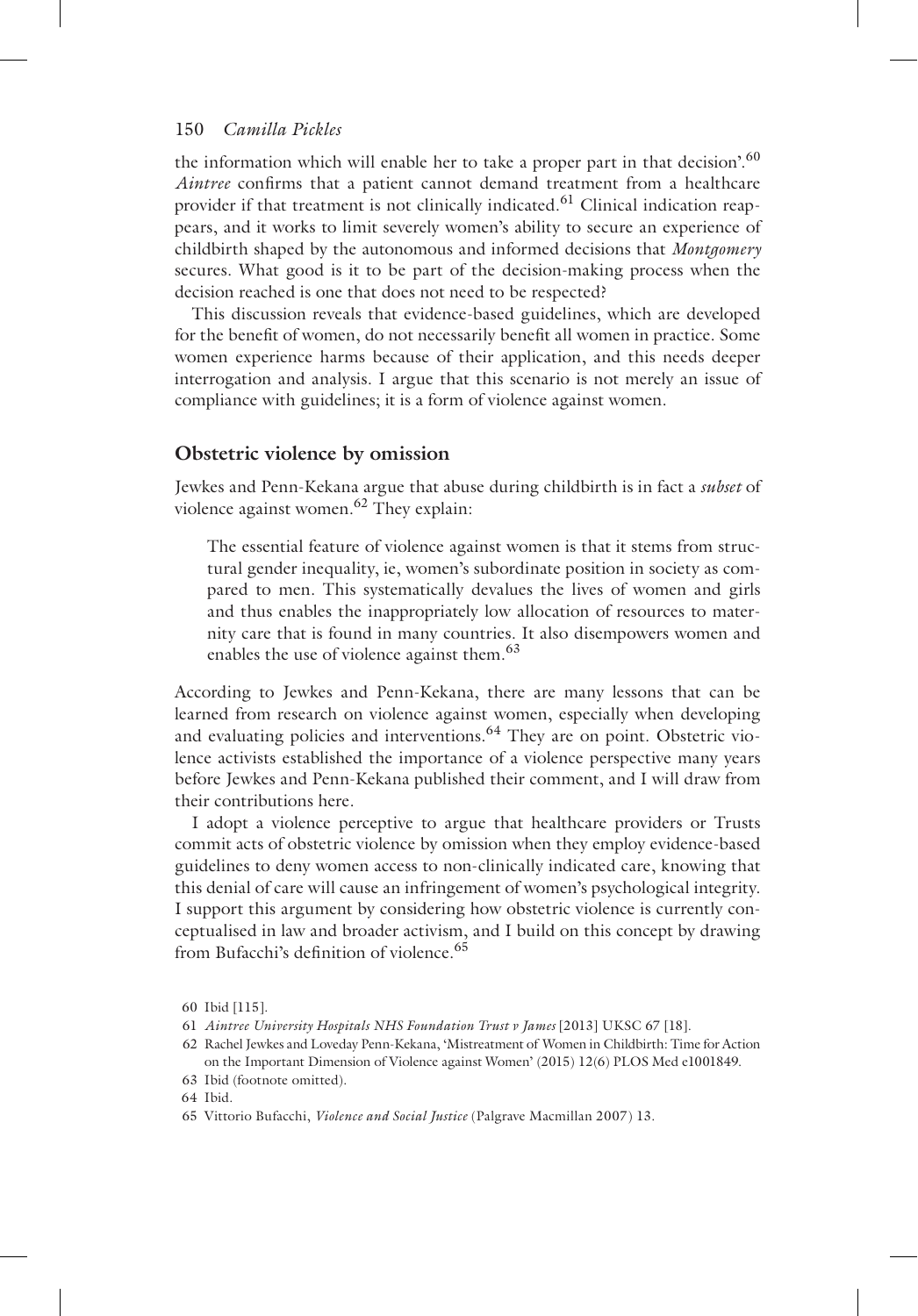#### *Leaving women behind* 151

'Obstetric violence' originates from Latin America.<sup>66</sup> The concept has grown in popularity among many activists and researchers who demand reform of the overly medicalised and violent nature of some maternity care services. It is a term employed to name the 'malaise that many women feel after childbirth, even though society tells them that everything is alright and all that is important is that the baby is alive'.67 'Obstetric violence' calls out unnecessary and improper use of medicine against women and their bodies, and it locates these practices within a broader framework of historical and ongoing social inequality related to gender, race, and class: 'How women are treated in labour and birth, mirrors how they are treated in society in general'.<sup>68</sup> An obstetric violence perspective demonstrates that disrespect and abuse during childbirth are indicators of embedded harmful attitudes towards women and their bodies.<sup>69</sup> These attitudes privilege medical knowledge and allow healthcare providers to enforce women's silence and compliance, and they support the imposition of routine interventions on women without consultation, informed consent, and clinical need.<sup>70</sup>

It is notable that 'obstetric violence' is not defined with reference to existing definitions of violence more generally. Those researchers or activists who position themselves in relation to a definition tend to draw from art 15 of the Venezuelan Organic Law on the Right of Women to a Life Free of Violence  $(2007)$ <sup>71</sup>. It defines obstetric violence as the appropriation of women's bodies and reproductive processes by healthcare personnel which brings with it a loss of autonomy and the ability to decide freely about their bodies and sexuality, and which has a negative impact on the quality of women's lives.<sup>72</sup> It recognises that obstetric violence is expressed as 'dehumanised treatment', 'abuse of

- 66 Sánchez (n 10) 39, 50–51; Hanna Laako, 'Understanding Contested Women's Rights in Development: The Latin American Campaign for the Humanisation of Birth and the Challenge of Midwifery in Mexico' (2017) 38 Third World Q 379, 387.
- 67 Sánchez (n 10) 95.
- 68 Lydia Zacher Dixon, 'Obstetrics in a Time of Violence: Mexican Midwives Critique Routine Hospital Practices' (2015) 29 MAQ 437, 447.
- 69 Ibid 441, 444.
- 70 Rachel Jewkes, Naeemah Abrahams, and Zodumo Mvo, 'Why Do Nurses Abuse Patients? Reflections from South African Obstetric Services' (1998) 47 Soc Sci Med 1781; Roberto Castro and Joaquina Erviti, 'Violations of Reproductive Rights during Hospital Births in Mexico' (2003) 7 Health Hum Rights 90; Meghan A Bohren and others, '"By Slapping Their Laps, the Patient Will Know That You Truly Care for Her": A Qualitative Study on Social Norms and Acceptability of the Mistreatment of Women during Childbirth in Abuja, Nigeria' (2016) 2 SSM Popul Health 640.
- 71 Argentina and some states in Mexico have also introduced obstetric violence laws but the relevant provisions are not readily available to English speaking researchers, academics, and activists. For more on those jurisdictions see Caitlin R Williams and others, 'Obstetric Violence: A Latin American Legal Response to Mistreatment during Childbirth' (2018) 125 BJOG 1208. The Venezuelan obstetric violence provision was translated by Rogelio D'Gregorio in 2010 and his translation was made widely available through a prominent journal, see Rogelio Pérez D'Gregorio, 'Obstetric Violence: A New Legal Term Introduced in Venezuela' (2010) 111 BJOG 201.

<sup>72</sup> D'Gregorio (n 71) 201.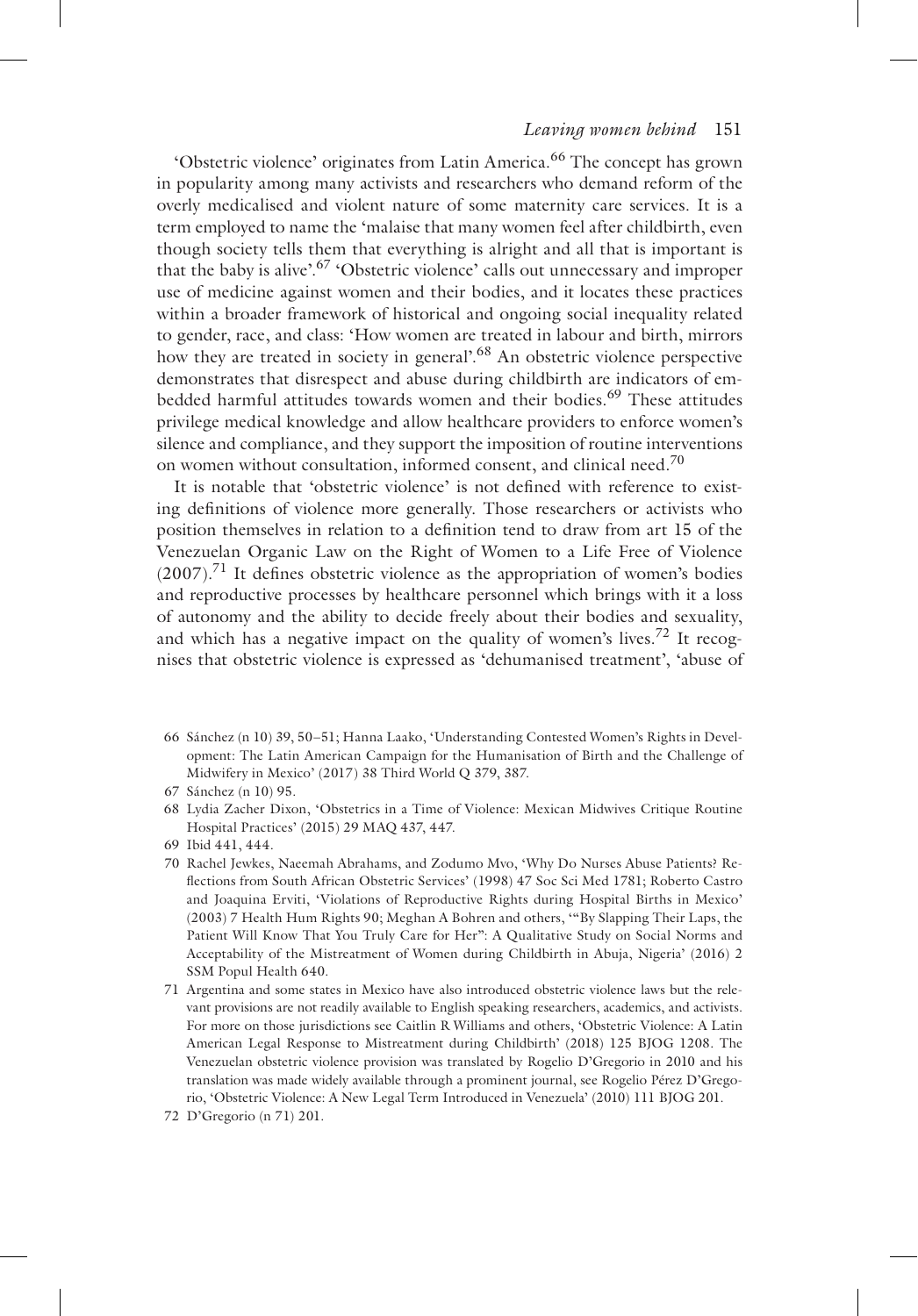medication', and it includes within its scope the process of converting the physiological process of childbirth into a pathological event.73

The Organic Law appears to promote a wide conceptualisation of obstetric violence. Arguably, any obstetric-related conduct that takes place in relation to a woman and her body during childbirth without her informed consent *could* constitute obstetric violence provided that it amounts to an appropriation of her body or that it denies her the ability to make decisions during this time. However, art 51 narrows this broad definition because it primarily focuses on preventing acts that pathologise childbirth. Article 51 of the Organic Law recognises that the following closed list of conduct constitutes obstetric violence: a failure to give effective attention to obstetric emergencies; forcing women to give birth in the supine position when the necessary means to give birth in a vertical position are available; preventing mother/child bonding and breastfeeding; altering the natural childbirth process by using acceleration techniques without voluntary and informed consent; performing a caesarean section without informed consent and when vaginal childbirth is possible.

D'Gregorio, an obstetrician from Venezuela, confirms that 'obstetric violence' is a narrowly construed concept in Venezuelan Law. He explains that the Organic Law emphasises that 'medication should only be used when it is indicated, the natural processes should be respected, and instrumental or surgical procedures should be performed only when the indication follows evidence-based medicine'.<sup>74</sup> Thus, while the need for informed consent features (promoting women's autonomy), the focal point of the obstetric violence articles relates to preventing the use of medical interventions that are not clinically indicated and to ensure a more humanised approach to childbirth that supports childbirth as a physiological process. Similarly, Sánchez, who studied obstetric violence activism in Spain, interprets obstetric violence laws as promoting the notion that 'pregnancy does not have to be considered a pathology, but a "natural" process<sup>, 75</sup> She recognises that obstetric violence laws demand that healthcare providers recognise that women are not ill and are capable of making informed decisions regarding their care during labour and childbirth but it seems that these considerations are relevant in contexts where woman are looking to avoid medicalised childbirths.

'Obstetric violence' is a helpful concept despite its narrow construction in law. It contextualises violence against women within the obstetric care environment, it demystifies how and why this violence occurs, it helps women articulate the harm they experience during labour and childbirth, and it works to challenge medical privilege by obligating healthcare providers to justify normalised and routinised conduct. However, the above-mentioned application of the concept of obstetric violence creates the perception that this form of violence only concerns healthcare provider conduct that is disrespectful of the physiological

73 Ibid. 74 Ibid. 75 Sánchez (n 10) 60.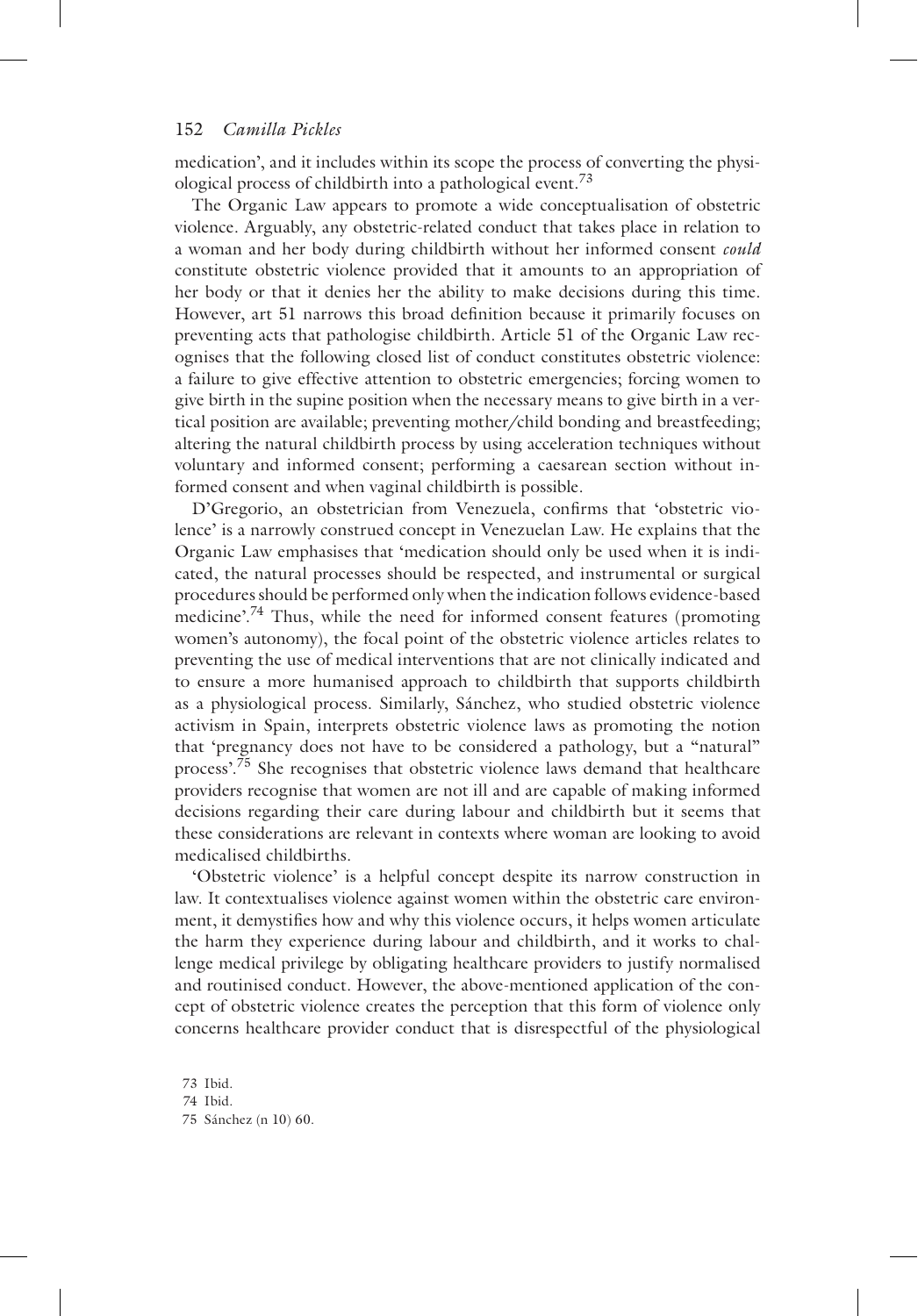#### *Leaving women behind* 153

process of childbirth or conduct (in the form of medical interventions) which is not clinically indicated and evidence-based. I argue that this conceptualisation of obstetric violence is far too narrow, and it overlooks many acts of violence that can occur in the obstetric care context.<sup>76</sup> Further, it does not reveal how healthcare professional subject women to violence while undergoing necessitated medicalised childbirths. This approach has the consequence of narrowing the potential for critical review and response.

Support for such a narrow construction of obstetric violence may lie in the fact that the concept of violence is not fully understood, or it may simply be a consequence of the fact that there is no accepted definition of violence, and that it is an ambiguous concept that tends to be moulded by different people who adopt different perspectives.77 Bufacchi tackles this issue. He argues that the definition of violence should be fix and not fluid and he offers a definition that may help to develop a universally applicable conceptualisation of violence.<sup>78</sup>

In the main, violence is defined either very narrowly or too comprehensively.<sup>79</sup> A narrow definition of violence defines it as an intentional act of excessive physical force used to cause suffering or injury.<sup>80</sup> This approach fails to recognise the fact that violence can cause emotional and psychological suffering, <sup>81</sup> that it can take place indirectly through institution structures and agencies, <sup>82</sup> and that it is not aligned with definitions of violence found in international and regional laws.<sup>83</sup> This demonstrates that there is a need for a more inclusive construction of violence and there is broader support for this approach. A comprehensive definition of violence frames violence as a 'violation of rights'.<sup>84</sup> While this offers a more inclusive approach, it is criticised as being too comprehensive

- 76 Researchers and activists recognise a wide range of conduct as constituting violence against women during childbirth. For example, see Diniz and others (n 4) and Elizabeth Kukura, 'Obstetric Violence' (2018) 106 Georget Law J 721, 726–54.
- 77 Willem de Haan, 'Violence as an Essentially Contested Concept' in Sophie Body-Gendrot and Pieter Spierenburg (eds), *Violence in Europe: Historical and Contemporary Perspectives* (Springer 2007) 27; Elizabeth A Stanko (ed), *The Meanings of Violence* (Routledge 2003) 2.
- 78 For his arguments on how to develop an objective dimension to the definition of violence, see Bufacchi (n 65) 30–40. He frames violence as involving the perpetrator, the victim and the spectator. The spectator helps to establish the necessary objectivity.
- 79 Vittorio Bufacchi, 'Two Concepts of Violence' (2005) 3 Polit Stud Rev 193, 197.

- 81 Haan (n 77) 31.
- 82 Johan Galtung, 'Violence, Peace, and Peace Research' (1969) 6 *J Peace Res* 167; Bufacchi (n 79) 198.
- 83 See art 1 of the Inter-American Convention on the Prevention, Punishment and Eradication of Violence against Women (1995); paragraph 6 of General Recommendation 19 of the United Nations Committee on the Elimination of Discrimination against Women; art 3(a) of the Council of Europe Convention on Preventing and Combating Violence against Women and Domestic Violence (2014); art 1(j) of the Protocol to the African Charter on Human and Peoples' Rights on the Rights of Women in Africa (2005). All of these definitions adopt a much broader approach to violence against women.

<sup>80</sup> Ibid.

<sup>84</sup> Bufacchi (n 79) 196.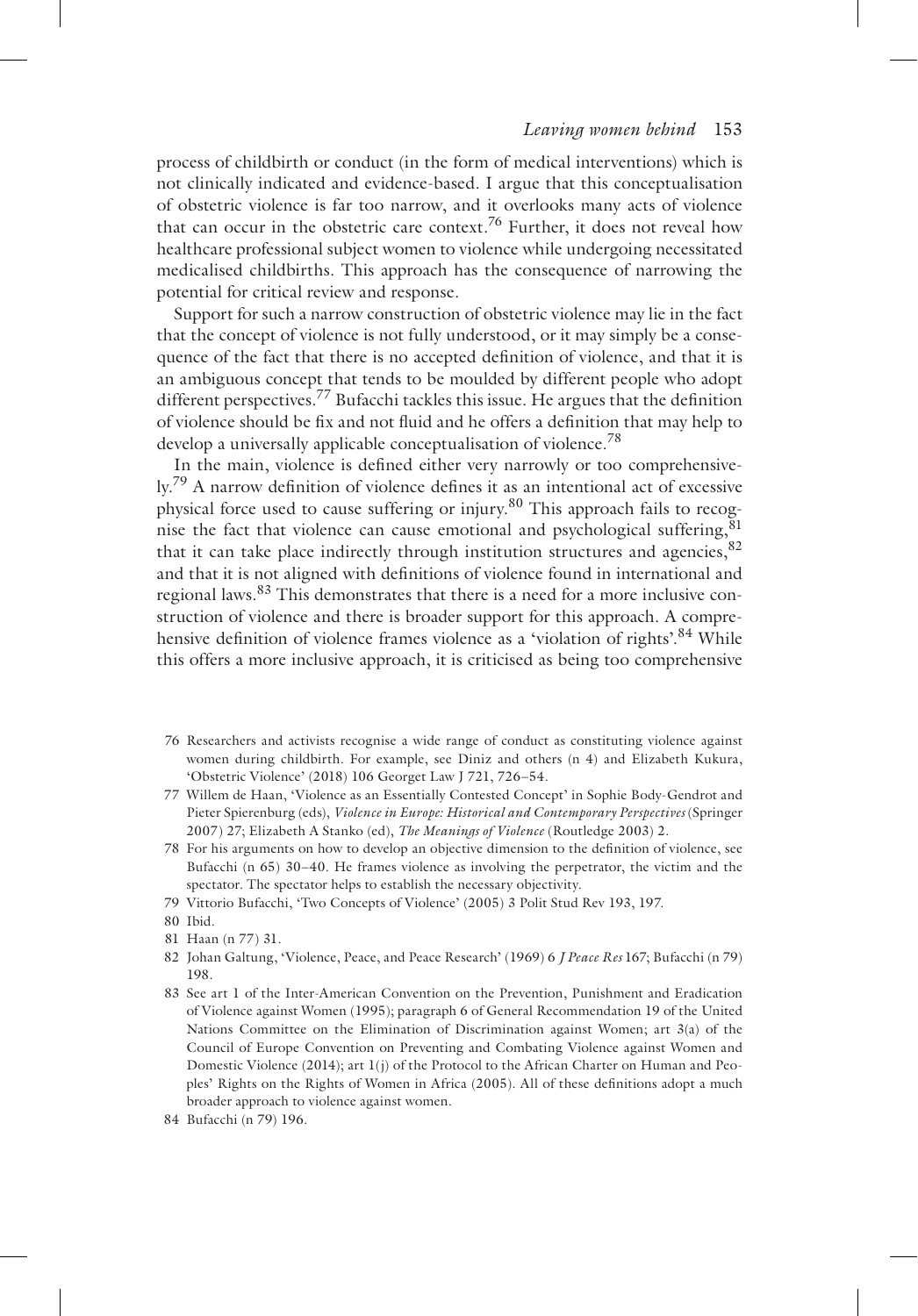because 'almost any act can be said to violate someone's rights, making violence ubiquitous and therefore meaningless'.<sup>85</sup>

Bufacchi attempts to overcome these issues. According to Bufacchi:

[A]n act of violence occurs when the integrity or unity of a subject (person or animal) or object (property) is being intentionally or unintentionally violated, as a result of an action or an omission. The violation may occur at the physical or psychological level, through physical or psychological means. A violation of integrity will usually result in the subject being harmed or injured, or the object being destroyed or damaged.<sup>86</sup>

Bufacchi's definition locates violence in the violation of integrity and not *all* human rights. Violence concerns the process of being reduced to a lesser being in physical and/or psychological terms. $87$  He focuses on the consequence of conduct (violation of integrity) and looks at an incident from the perspective of the victim. This approach supports the argument that both acts and omissions can constitute violence since both hold the potential to cause a violation of integrity as a consequence thereof. However, Bufacchi explains that an omission can only legitimately amount to violence if two elements are present: foreseeability and alternativity.<sup>88</sup> These elements require that the person must be able to predict the harmful consequence and it must be possible to act in a different way, and this different act must be viable.89 'Viability' means that the different options must be comparable in terms of the facility of access.<sup>90</sup>

On the subject of intentional and unintentional causing of a violation of integrity, Bufacchi recognises that intention to cause harm is what many accept as the moral line which differentiates benevolent actions from malevolent actions, and which helps to clearly distinguish between an act of violence and a mere accident.<sup>91</sup> However, he recognises that there are 'hard cases' where a person's integrity is violated as a result of conduct which is not merely accidental but the harmful consequence was not intended either.<sup>92</sup> This will be the case when harm is a foreseeable and/or avoidable. Given that the person still experiences a violation, these hard cases make it necessary to relax the intention requirement of violence and replace it with the requirement of foreseeability of inevitable consequences of one's actions.<sup>93</sup> Bufacchi explains that 'an act of violence occurs when injury or suffering is inflicted upon a person or persons by an agent, and the suffering is either foreseeable and/or avoidable'.<sup>94</sup> Following this approach helps

85 Ibid 197. 86 Bufacchi (n 65) 43–44. 87 Ibid 41. 88 Ibid 55. 89 Ibid 45–56. 90 Ibid 56. 91 Ibid 67, 69. 92 Ibid 73. 93 Ibid 66. 94 Ibid 85.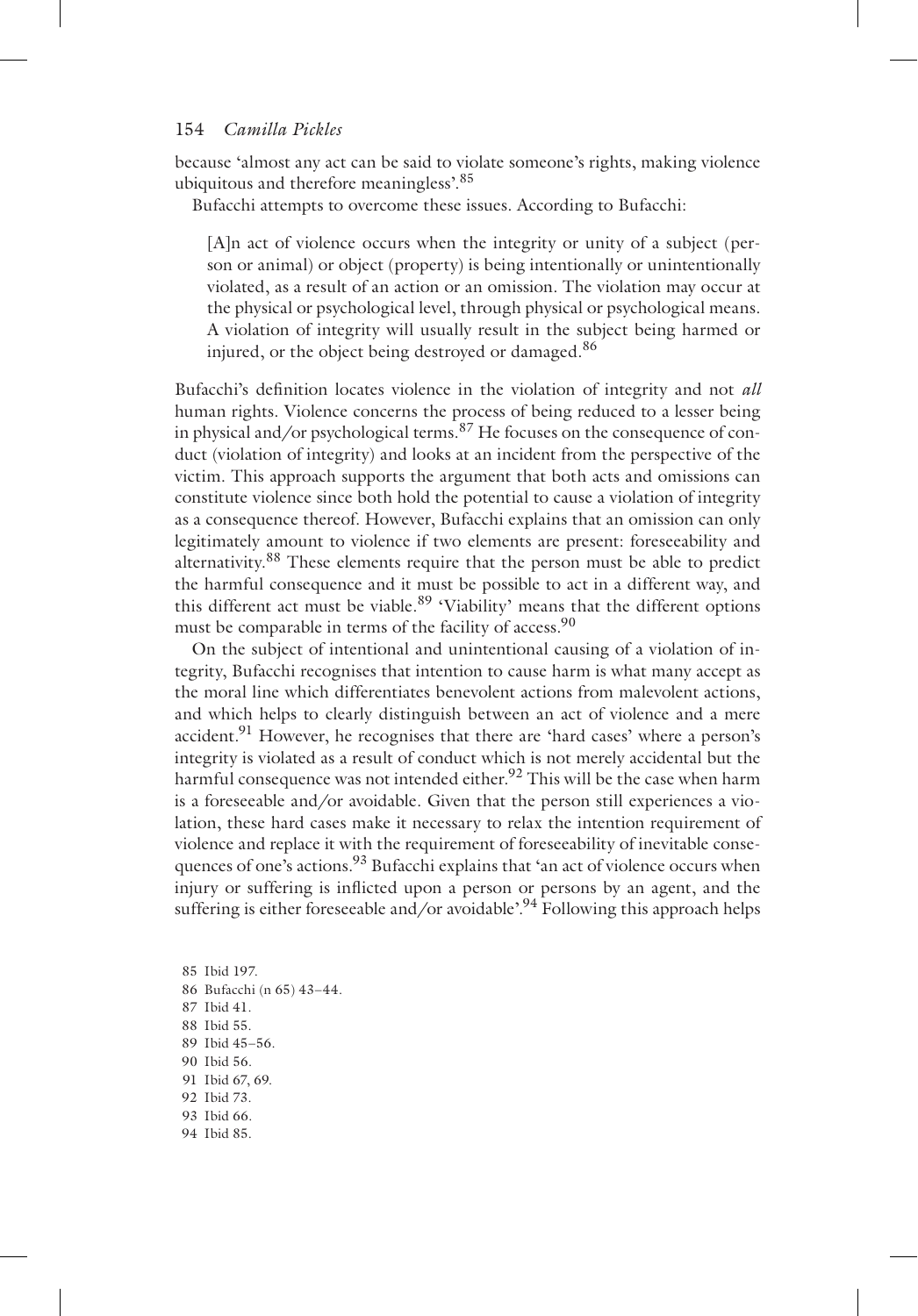to broaden the definition of violence to capture unintentional but foreseeable harm, it renders visible those harms that remain invisible under the narrow definition of violence, and visibility supports demands for justification and claims for accountability.95

Drawing from Bufacchi's general definition of violence it is clear that the 'violence' in 'obstetric violence' concerns the violation of integrity of women within the obstetric care context. A woman's physical and psychological integrity can be violated in many ways during obstetric 'care' and this means that the appropriation of women's bodies and reproductive process is essentially only one act of many that constitute obstetric violence. Thus, medicalisation of childbirth without justification and consent is a type of obstetric violence rather than its definition. This approach exposes the fact that the current legal definition of obstetric violence, which seems to be widely supported by activists and researchers, is too narrow and this has caused certain acts of violence to be overlooked or remain undetected.

I argue that one of the acts of obstetric violence being overlooked concerns the use of evidence-based guidelines or recommendations to deny women access to non-clinically indicated care and this denial causes them foreseeable harms. This is best illustrated by referring back to the Maternal Request Caesarean Campaign.96

In maternal request cases, women are requesting access to caesarean sections for reasons considered important to them. Access is being denied because evidence-based guidelines and recommendations reveal that there are no clinical indications supporting this mode of childbirth. The denial of access to caesarean sections runs the serious risk of long-term psychological harms related to the trauma experienced as a result of being compelled into a particular mode of childbirth. I characterise this as a form of obstetric violence because this scenario causes a violation of women's psychological integrity. The violation occurs because of an omission on the part of attending healthcare providers. It constitutes violence because healthcare providers can predict this harmful consequence given that they consult with women antenatally and during this time women make their position in relation to vaginal birth clear. Healthcare professionals or Trusts can avoid violating women's psychological integrity because the reason for the denial of care is grounded in clinical indication and not limited resources. This scenario falls within the 'hard case' category: the violation of integrity is not an intended consequence of compliance with guidelines, but it is not an accident either. Healthcare providers do not intend the consequence of childbirth-related psychological trauma, but this consequence is foreseeable and avoidable. Therefore, it constitutes an act of obstetric violence by omission.

Embedding obstetric violence within broader debates about violence more generally reveals that pathologisation of childbirth without women's consent and the Trust's application of evidence-based guidelines to deny clinically

95 Ibid 82. 96 Booker (n 13).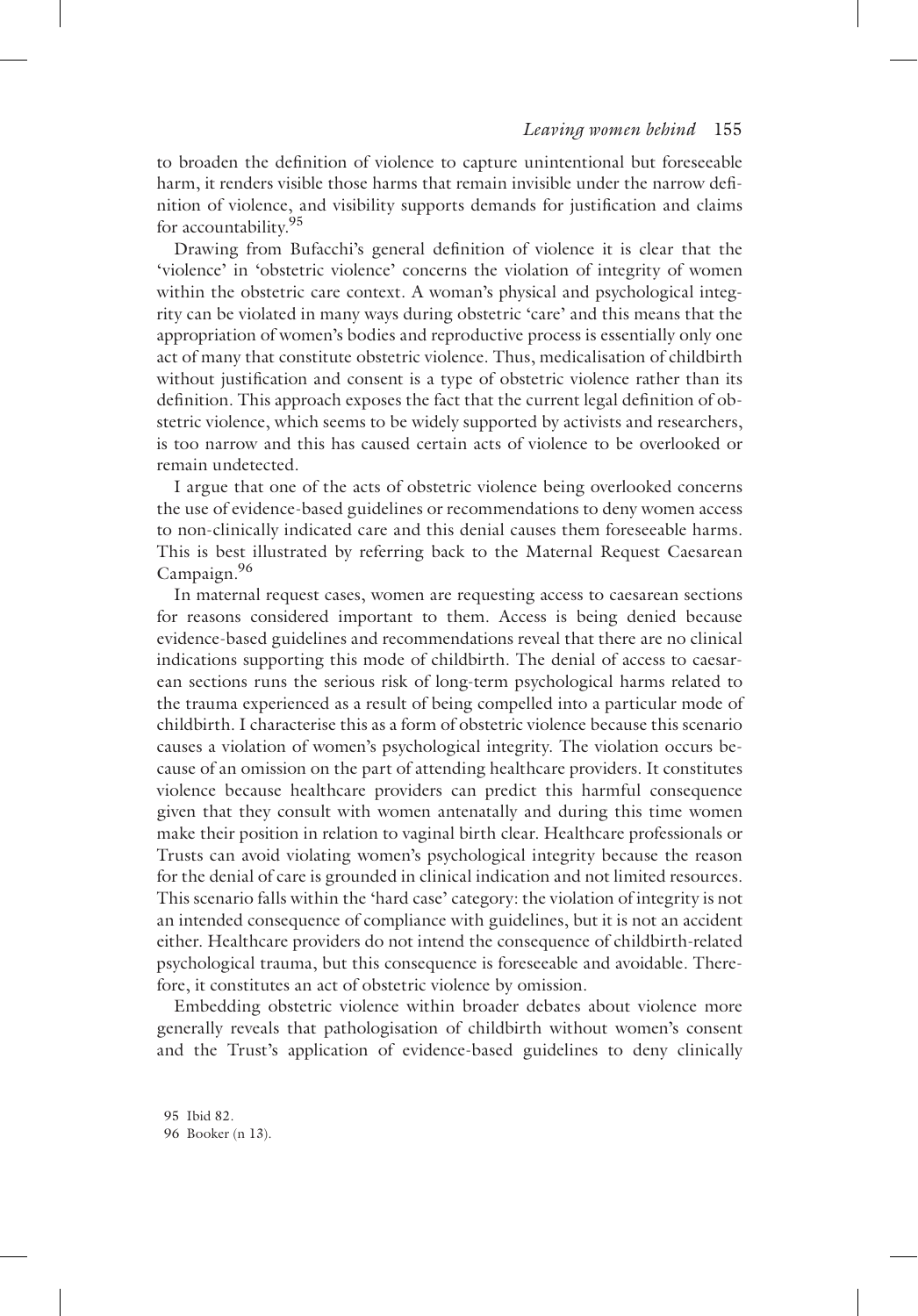non-indicated care are two sides of the same coin. In both instances women are infantilised, humiliated, and subjected to the power of others.

### **Leaving no woman behind: making evidence-based guidelines more effective**

This chapter shows that scientifically sound evidence-based guidelines and the law can work together in particularly harmful ways for some pregnant or birthing women. For evidence-based guidelines be an effective tool to tackle abuse, as presented by the WHO and others, they need to address or challenge the underlying causes of abuse. Obstetric violence research and activism explains that the privileged position of medical knowledge and the unequal and undervalued position of women in society are the underlying causes of abuse during obstetric care. However, evidence-based guidelines do not address these causes on their own because they work with the privileged position of medical knowledge rather than challenge it. Thus, the effectiveness of guidelines is determined by those who apply the guidelines and their perceptions of women. The law allows this to occur and it will continue to occur until mechanisms of empowerment are developed for women to use when confronted with harmful application of evidence-based guidelines.

Status quo needs to be challenged because some women are being left behind and their rights are being violated. An obstetric violence perspective is particularly helpful in this context because it disrupts medical privilege. It adopts a women's perspective by bringing into focus their experiences and this facilitates the inclusion of women's voices into spaces where they were silenced. It exposes harms that were once invisible or accepted as normal. Framing women's experiences as a form of violence against women ignites international human rights law obligations on states to 'take appropriate and effective measures to overcome all forms of gender-based violence'.97

The United Nations Committee on the Elimination of Discrimination against Women explains that appropriate and effective measures include legal measures such as penal sanctions, civil remedies, and compensatory provisions to protect women against all kinds of violence.98 These should be employed *together*  with other measures adopted to protect and prevent violence, such as public information and education programmes to change harmful attitudes, and to offer counselling and other support services to women who have experienced violence.<sup>99</sup> Importantly, the Committee confirms that a state may be responsible for private acts of violence if it fails to act with due diligence to prevent and investigate violence against women.<sup>100</sup> The Council of Europe Convention

<sup>97</sup> General Recommendation 19 of the United Nations Committee on the Elimination of Discrimination against Women para 24(a).

<sup>98</sup> Ibid para 24(t)(i).

<sup>99</sup> Ibid para 24(t)(ii)–(iii).

<sup>100</sup> Ibid para 9.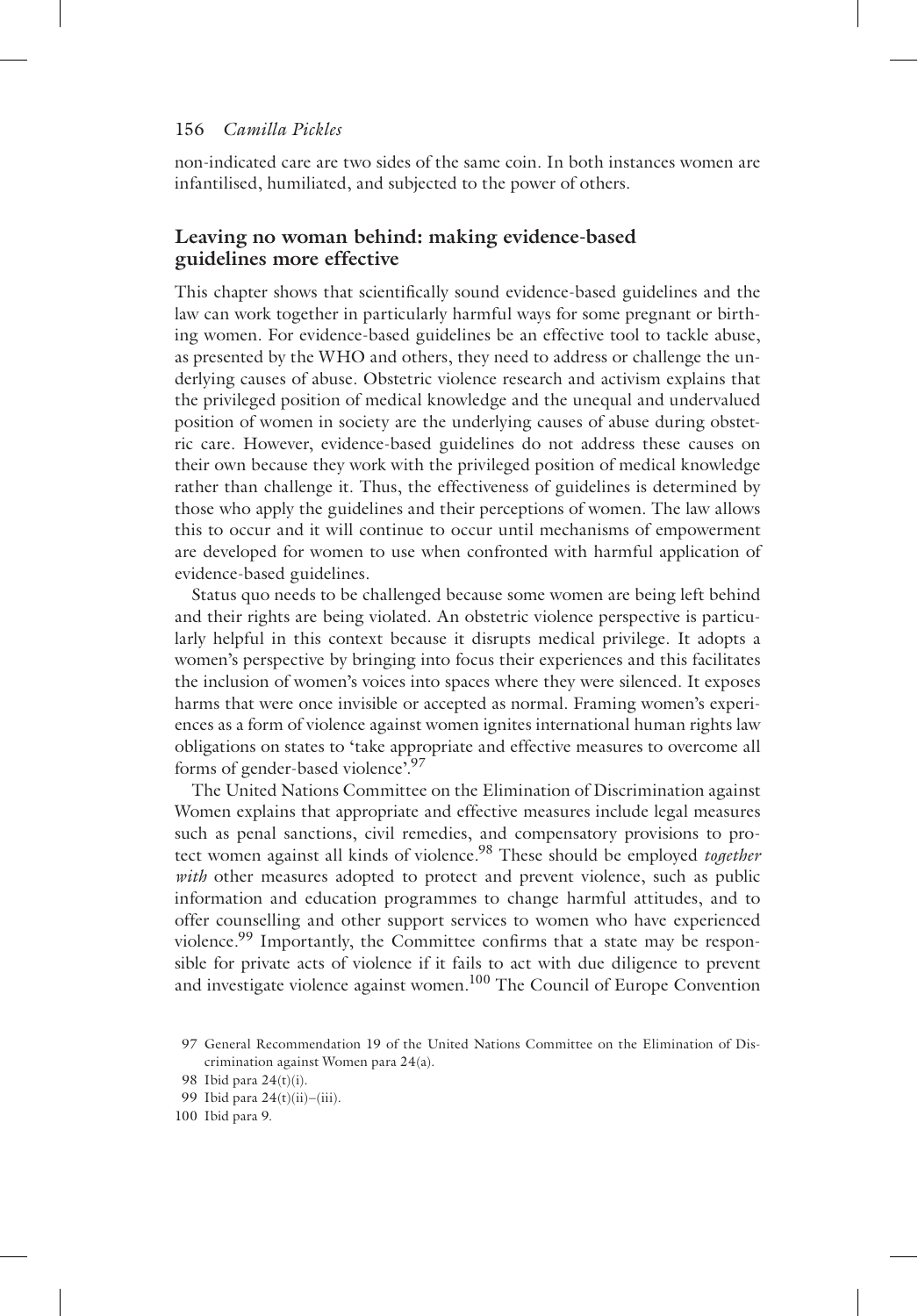on Preventing and Combating Violence against Women and Domestic Violence supports this position; it adopts a similar approach to state obligations in the context of violence against women.<sup>101</sup>

It is demonstrated earlier that if evidence-based guidelines are to secure their spot as effective tools in the fight against abuse during pregnancy and childbirth, they will have to be subject to women's individual needs as self-determined. The privileged position of medical knowledge should be used *for* women rather than *against* them. Further, international human rights law emphasises that violence against women needs to be tackled from multiple perspectives. This means two things: a health systems approach to abuse is not enough and women should have effective recourse in law. Consequently, when evidence-based guidelines leave some women behind and their integrity is violated as a result thereof, there must be a remedy in law available to them. The current position that courts have adopted towards evidence-based guidelines cannot be legitimately sustained.

## **Conclusion**

Evidence-based guidelines play an important role in maternity care. They are promoted as being developed and implemented for the benefit of women, to overcome disrespect and abuse during pregnancy and childbirth. However, this chapter tells the story of women who are silenced, excluded from care, and experience violations to their psychological integrity because of the application of evidence-based guidelines and recommendations. Further, it showed that the law has little to offer by way of leverage over those making medical decisions that have such a negative impact on them. I argue that women's experiences are not mere accidents or unfortunate but acceptable outcomes of 'good medical practice' or evidenced-based care. This is obstetric violence and this form of violence is facilitated by evidence-based guidelines because the guidelines allow the application of medical knowledge in harmful ways and they are used to justify violence against women. I suspect the reason why some of the flaws of evidence-based guidelines cannot be fully appreciated is because those promoting them do not consider abuse as a form of violence or they have a restrictively narrow understanding of the concept.<sup>102</sup> The recognition of these circumstances as a form of violence against women ignites important state obligations. A state must consider all possible avenues to prevent and protect women from violence. Violence can be prevented by supporting the use of evidence-based guidelines to facilitate meaningful informed decision-making rather than allowing healthcare

<sup>101</sup> See arts 5 and 7.

<sup>102</sup> For instance, the World Health Organization's researchers argue that 'violence' should be avoided because it is too narrow. They argue that 'violence' does not include unintentional harms or omissions. See Meghan A Bohren and others, 'The Mistreatment of Women during Childbirth in Health Facilities Globally: A Mixed-Methods Systematic Review' (2015) 12(6) PLOS Med e10011847; J P Vogel and others, 'Promoting Respect and Preventing Mistreatment during Childbirth' (2016) 123 BJOG 671, 672.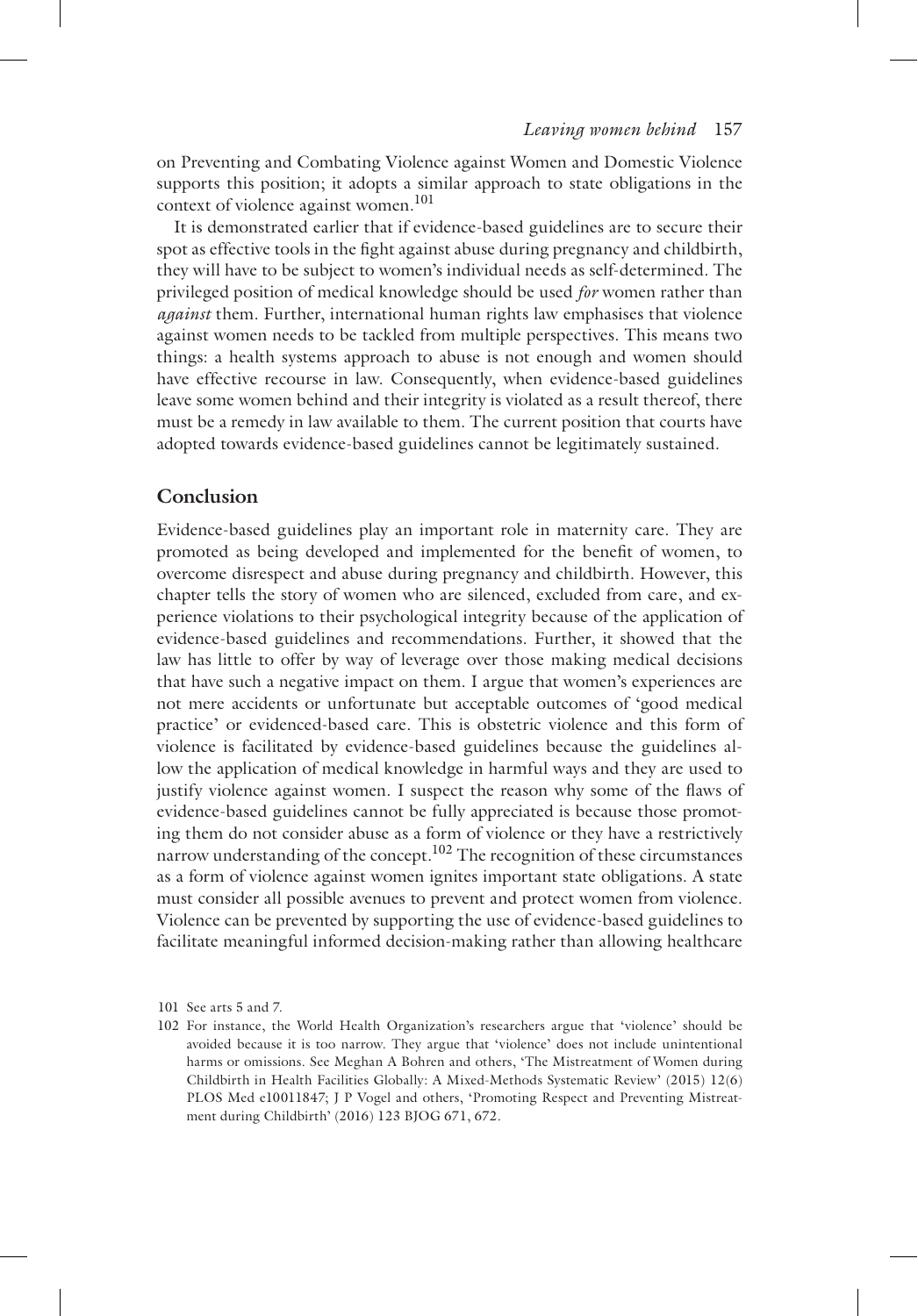providers to use them make decisions for women. Further, the state should think creatively of legal ways to accommodate women's diverse needs for care, particularly when healthcare providers attempt to override and silence them because evidence-based guidelines justify this approach.

## **Table of cases**

*Aintree University Hospitals NHS Foundation Trust v James* [2013] UKSC 67 *CP v Lanarkshire Acute Hospitals NHS Trust* [2015] SCOH 142 *DF v Healthcare NHS Trust* [2005] EWHC 1327 *KR v Lanarkshire Health Board* [2016] CSOH 133 [129] *Montgomery v Lanarkshire Health Board* [2016] CSOH 133 *Smith v National Health Service Litigation* [2001] Lloyd's Rep Med 90

## **Bibliography**

Beck C T, 'Birth Trauma: In the Eye of the Beholder' (2004) 53 Nurs Res 28

- Beckett K, 'Choosing Cesarean: Feminism and the Politics of Childbirth in the United States' (2005) 6(3) Fem T 251
- Bellón Sánchez S, 'Obstetric Violence: Medicalization, Authority Abuse and Sexism within Spanish Obstetric Assistance: A New Name for Old Issues' (Masters Dissertation, Utrecht University 2014)
- Birthrights, 'Campaigns: Our Maternal Request Campaign' (2017)

Birthrights, 'Maternal Request Caesarean' (2018)

- Birthrights replying letter to Oxford University Hospitals Trust
- Bohren M A and others, 'The Mistreatment of Women during Childbirth in Health Facilities Globally: A Mixed-Methods Systematic Review' (2015) 12(6) PLOS Med e10011847
- Bohren M A and others, '"By Slapping Their Laps, the Patient Will Know That You Truly Care for Her": A Qualitative Study on Social Norms and Acceptability of the Mistreatment of Women during Childbirth in Abuja, Nigeria' (2016) 2 SSM Popul Health 640
- Bufacchi V, 'Two Concepts of Violence' (2005) 3 Polit Stud Rev 193
- Bufacchi V, *Violence and Social Justice* (Palgrave Macmillan 2007)
- Castro R and Erviti J, 'Violations of Reproductive Rights during Hospital Births in Mexico' (2003) 7 Health Hum Rights 90
- Chalmers B, 'Changing Childbirth in Eastern Europe: Which Systems of Authoritative Knowledge Should Prevail?' in Robbie E Davis-Floyd and Carolyn F Sargent (eds), *Childbirth and Authoritative Knowledge: Cross-Cultural Perspectives* (University of California Press 1997)
- Cook R J and Cusack S, *Gender Stereotyping: Transnational Legal Perspectives* (University of Pennsylvania Press 2010)
- Cook R J, Cusack S and Dickens B M, 'Unethical Female Stereotyping in Reproductive Health' (2010) 109 Int J Gynaecol Obstet 255
- Council of Europe Convention on Preventing and Combating Violence against Women and Domestic Violence (2014)
- D'Gregorio R P, 'Obstetric Violence: A New Legal Term Introduced in Venezuela' (2010) 111 BJOG 201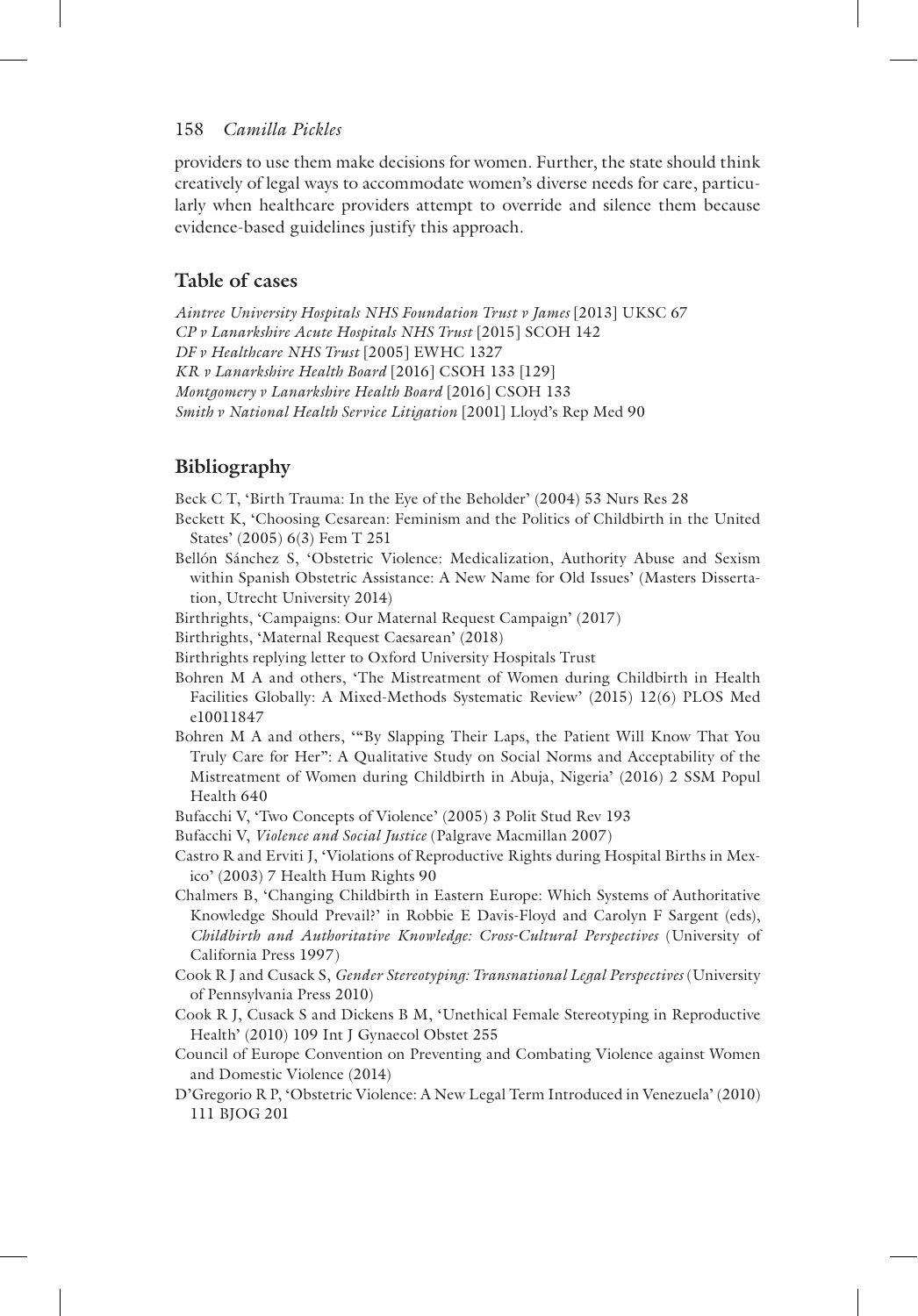- De Haan W, 'Violence as an Essentially Contested Concept' in Body-Gendrot S and Spierenburg P (eds), *Violence in Europe: Historical and Contemporary Perspectives* (Springer 2007)
- Diniz S G and others, 'Abuse and Disrespect in Childbirth Care as a Public Health Issue in Brazil: Origins, Definitions, Impacts on Maternal Health, and Proposals for Its Prevention' (2015) 25 J Hum Growth Dev 377
- Dixon L Z, 'Obstetrics in a Time of Violence: Mexican Midwives Critique Routine Hospital Practices' (2015) 29 MAQ 437
- Downe S and others, 'What Matters to Women during Childbirth: A Systematic Qualitative Review' (2018) 13(4) PLoS ONE e0194906
- Galtung J, 'Violence, Peace, and Peace Research' (1969) 6 J Peace Res 167
- General Recommendation 19 of the United Nations Committee on the Elimination of Discrimination against Women
- Goer H, 'Cruelty in Maternity Wards: Fifty Years Later' (2010) 19 J Perinat Educ 33
- Harris R and Ayers S, 'What Makes Labour and Birth Traumatic? A Survey of Intrapartum "Hotspots"' (2012) 27 Psychol Health 1166
- Herrera Vacaflor C A, 'Obstetric Violence in Argentina: A Study on the Legal Effects of Medical Guidelines and Statutory Obligations for Improving the Quality of Maternal Health' (Masters Dissertation, University of Toronto 2015)
- Herring J and others, 'Elbow Room for Best Practice? Montgomery, Patients' Values, and Balanced Decision Making in Person-Centred Clinical Care' (2017) 25 Med Law Rev 582
- Hollander M H and others, 'Preventing Traumatic Childbirth Experiences: 2192 Women's Perceptions and Views' (2017) 20 Arch Womens Ment Health 515
- Inter-American Convention on the Prevention, Punishment and Eradication of Violence against Women (1995)
- Jewkes R and Penn-Kekana L, 'Mistreatment of Women in Childbirth: Time for Action on the Important Dimension of Violence against Women' (2015) 12(6) PLOS Med e1001849
- Jewkes R, Abrahams N, and Mvo Z, 'Why Do Nurses Abuse Patients? Reflections from South African Obstetric Services' (1998) 47 Soc Sci Med 1781
- Kitzinger S, *Birth and Sex: The Power and the Passion* (Pinter and Martin 2012)
- Kukura E, 'Contested Care: The Limitations of Evidence-Based Maternity Care Reform' (2016) 31 Berkeley J Gend Law & Just 241
- Kukura E, 'Obstetric Violence' (2018) 106 Georget Law J 721
- Laako H, 'Understanding Contested Women's Rights in Development: The Latin American Campaign for the Humanisation of Birth and the Challenge of Midwifery in Mexico' (2017) 38 Third World Q 379
- Lazarus E, 'What do Women Want? Issues of Choice, Control, and Class in American Pregnancy and Childbirth' in Davis-Floyd R E and Sargent C F (eds), *Childbirth and Authoritative Knowledge: Cross Cultural Perspectives* (University of California Press 1997)
- Mainz J, 'Defining and Classifying Clinical Indicators for Quality Improvement' (2003) 15 IJQHC 523
- Maria Booker, 'Do I Have a Right to a C-Section? Update on Oxford University Hospitals' (21 July 2017)
- Miller S and others, 'Beyond Too Little, Too Late and Too Much, Too Soon: A Pathway Towards Evidence-Based, Respectful Maternity Care Worldwide' (2016) 388.10056 The Lancet 2176